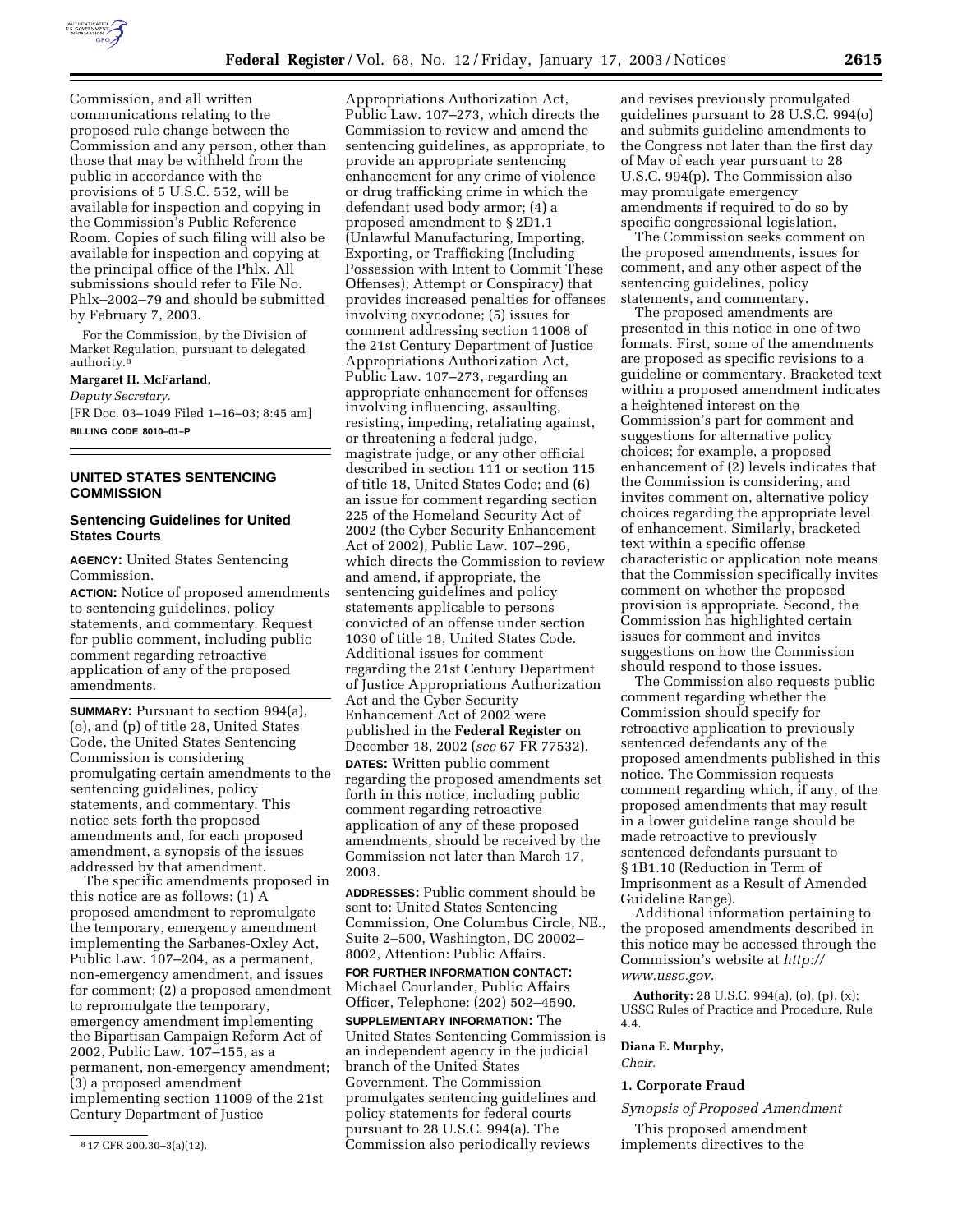Commission contained in sections 805, 905, and 1104 of the Sarbanes-Oxley Act of 2002 (the ''Act''), Public Law 107– 204. The directives pertain to fraud and obstruction of justice offenses and require the Commission to promulgate amendments addressing, among other things, officers and directors of publicly traded companies who commit fraud and related offenses, offenses that endanger the solvency or financial security of a substantial number of victims, fraud offenses that involve significantly greater than 50 victims, and obstruction of justice offenses that involve the destruction of evidence. Under emergency amendment authority, the Commission promulgated guideline amendments, effective January 25, 2003, to implement these directives and now seeks comment on the following proposed permanent amendment.

First, the proposed amendment addresses the directive contained in section 1104 of the Act regarding fraud offenses involving significantly greater than 50 victims by expanding the victims table in § 2B1.1(b)(2). Currently, subsection (b)(2) provides a two level enhancement if the offense involved more than 10 but less than 50 victims, or was committed through massmarketing, or a four level enhancement if the offense involved 50 or more victims. The proposed amendment provides an additional two levels, for a total of six levels, if the offense involved 250 or more victims.

Second, the proposed amendment modifies § 2B1.1(b)(12)(B) to address directives contained in sections 805 and 1104 of the Act pertaining to securities and accounting fraud offenses and fraud offenses that endanger the solvency or financial security of a substantial number of victims. Subsection (b)(12)(B) currently provides a four level enhancement and a minimum offense level of 24 if the offense substantially jeopardized the safety and soundness of a financial institution. The proposed amendment expands the scope of this enhancement by providing two additional prongs in response to the directive. The first prong applies to offenses that substantially endanger the solvency or financial security of an organization that, at any time during the offense, was a publicly traded company or had 1,000 or more employees. This prong of the enhancement is based on a presumption that if the offense endangered the solvency or financial security of an organization that was a publicly traded company or had 1,000 or more employees, the offense similarly affected a substantial number of individual victims. As a result, the court is not required to determine whether the

offense endangered the solvency or financial security of each individual victim. The second prong applies to offenses that substantially endangered the solvency or financial security of 100 or more victims, regardless of whether a publicly traded company or other organization was affected by the offense. The court could apply this prong as an alternative to the first prong in cases in which there is sufficient evidence to determine that the amount of loss suffered by individual victims of the offense substantially endangered the solvency or financial security of the victims.

The corresponding application note to the new enhancement sets forth a nonexhaustive list of factors that the court shall consider in determining whether the offense endangered the solvency or financial security of a publicly traded company or an organization with 1,000 or more employees. The note includes references to insolvency, filing for bankruptcy, substantially reducing the value of the company's stock, and substantially reducing the company's workforce among the list of factors that the court shall consider when applying the new enhancement.

The proposed amendment also modifies application of the other prong of subsection (b)(12), the financial institutions enhancement, to be consistent structurally with the new enhancement. Currently, the presence of any one of the enumerated factors automatically triggers application of the financial institutions enhancement. Under the proposed amendment, the application note to the financial institutions enhancement sets forth a non-exhaustive list of factors that the court shall consider in determining whether the offense substantially jeopardized the safety and soundness of a financial institution. The note includes references to insolvency, substantially reducing benefits to pensioners and insureds, and inability on demand to refund fully any deposit, payment, or investment, among the factors that the court shall consider when applying this enhancement.

Third, the proposed amendment addresses the directive contained in section 1104 of the Act pertaining to fraud offenses committed by officers or directors of publicly traded corporations by providing a new four level enhancement at § 2B1.1(b)(13). The enhancement applies if the offense involved a violation of securities law and, at the time of the offense, the defendant was an officer or director of a publicly traded company. The enhancement would apply regardless of whether the defendant was convicted

under a specific securities fraud statute (*e.g.*, 18 U.S.C. 1348, a new offense created by the Act specifically prohibiting securities fraud) or under a general fraud statute (*e.g.*, 18 U.S.C. 1341 prohibiting wire fraud), provided that the offense involved a violation of securities law. The corresponding application note provides that in cases in which the new enhancement applies, the current enhancement for abuse of position of trust at § 3B1.3 (Abuse of Position of Trust or Use of Special Skill) does not apply.

Pursuant to the corresponding application note, ''securities law'' (1) means 18 U.S.C. 1348, 1350, and the provisions of law referred to in section 3(a)(47) of the Securities Exchange Act of 1934 (15 U.S.C. 78c(a)(47)); and (2) includes the rules, regulations, and orders issued by the Securities and Exchange Commission pursuant to the provisions of law referred to in section 3(a)(47).

Fourth, the proposed amendment expands the loss table at subsection (b)(1). Currently, the loss table provides sentencing enhancements in two level increments up to a maximum of 26 levels for offenses in which the loss exceeded \$100,000,000. The proposed amendment provides two additional levels to the table; an increase of 28 levels for offenses in which the loss exceeded \$200,000,000, and an increase of 30 levels for offenses in which the loss exceeded \$400,000,000. These proposed additions to the loss table would address congressional concern expressed in the Act regarding particularly extensive and serious fraud offenses, and would more fully effectuate increases in statutory maximum penalties, for example, the increase in the statutory maximum penalties for wire fraud and mail fraud offenses from five to 20 years (section 903 of the Act). The proposed amendment also amends the tax table in § 2T4.1 to conform to the proposed changes made to the loss table in § 2B1.1.

Also with respect to loss, the proposed amendment includes the reduction that resulted from the offense in the value of equity securities or other corporate assets among the factors the court may consider in estimating loss under subsection (b)(1).

Fifth, the proposed amendment implements the directives pertaining to obstruction of justice offenses contained in sections 805 and 1104 of the Act. First, the proposed amendment increases the base offense level in § 2J1.2 (Obstruction of Justice) from level 12 to level 14. Second, the proposed amendment adds a new two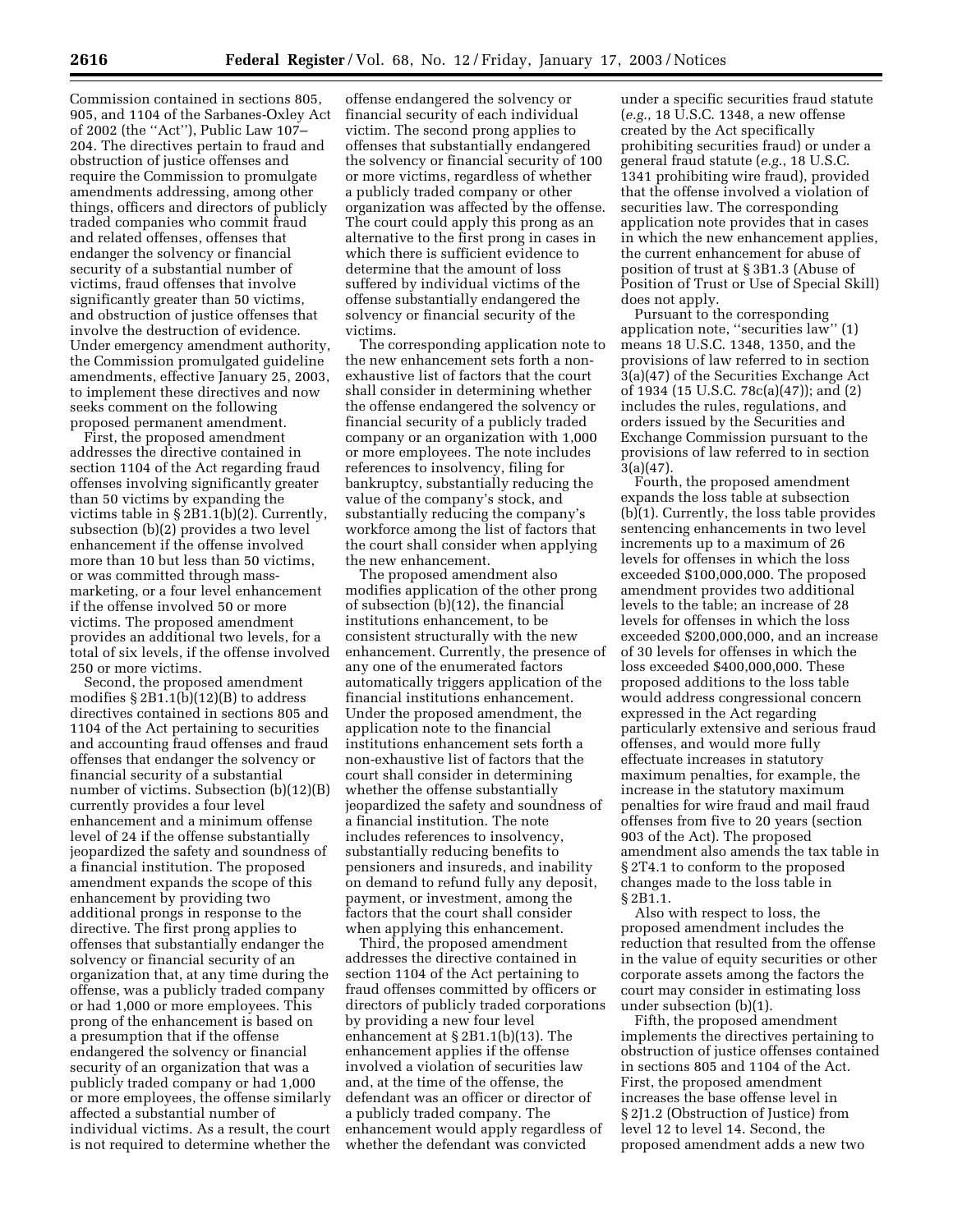level enhancement to § 2J1.2 that applies if the offense (1) involved the destruction, alteration, or fabrication of a substantial number of records, documents, or tangible objects; (2) involved the selection of any essential or especially probative record, document, or tangible object to destroy or alter; or (3) was otherwise extensive in scope, planning, or preparation.

Sixth, the proposed amendment addresses new offenses created by the Act. Section 1520 of title 18, United States Code, is referenced to § 2E5.3 (False Statements and Concealment of Facts in Relation to Documents Required by the Employee Retirement Income Security Act; Failure to Maintain and Falsification of Records Required by the Labor Management Reporting and Disclosure Act). This offense provides a statutory maximum of 10 years' imprisonment if the defendant certifies the publicly traded company's periodic financial report knowing that the statement does not comply with all requirements of the Securities and Exchange Commission (and 20 years' imprisonment if that certification is done willfully). The proposed amendment also expands the current cross reference in § 2E5.3(a)(2) specifically to cover fraud and obstruction of justice offenses. Accordingly, if a defendant who is convicted under 18 U.S.C. 1520 certified the financial report of a publicly traded company in order to facilitate a fraud, the proposed change to the cross reference provision would require the court to apply § 2B1.1 instead of § 2E5.3. Other new offenses are proposed to be included in Appendix A (Statutory Index) as well as the statutory provisions of the relevant guidelines.

# *Proposed Amendment*

Section 2B1.1(b)(1) is amended by striking the period; and by adding at the end the following:

''(O) More than \$200,000,000 add 28

(P) More than \$400,000,000 add 30.''.

Section 2B1.1(b)(2) is amended to read as follows:

''(2) (Apply the greatest) If the offense—

(A) (i) involved 10 or more victims; or (ii) was committed through mass-

marketing, increase by 2 levels;

(B) involved 50 or more victims,

increase by 4 levels; or

(C) involved 250 or more victims, increase by 6 levels.''.

Section 2B1.1(b)(12)(B) is amended to read as follows:

''(B) the offense (i) substantially jeopardized the safety and soundness of

a financial institution; (ii) substantially endangered the solvency or financial security of an organization that, at any time during the offense, (I) was a publicly traded company; or (II) had 1,000 or more employees; or (iii) substantially endangered the solvency or financial security of 100 or more victims, increase by 4 levels.''.

Section 2B1.1(b) is amended by adding at the end the following:

'(13) If the offense involved a violation of securities law and, at the time of the offense, the defendant was an officer or a director of a publicly traded company, increase by 4 levels.''.

The Commentary to § 2B1.1 captioned ''Statutory Provisions'' is amended by inserting ''1348, 1350,'' after ''1341– 1344,''.

The Commentary to § 2B1.1 captioned ''Application Notes'' is amended in Note 1 by adding after ''Resources).'' the following new paragraph:

'' 'Equity securities' has the meaning given that term in section 3(a)(11) of the Securities Exchange Act of 1934 (15 U.S.C. 78c(a)(11)).'';

by inserting after ''Secretary of the Interior.'' the following new paragraph:

'' 'Publicly traded company' means an issuer (A) with a class of securities registered under section 12 of the Securities Exchange Act of 1934 (15 U.S.C. 78l); or (B) that is required to file reports under section 15(d) of the Securities Exchange Act of 1934 (15 U.S.C. 78o(d)). 'Issuer' has the meaning given that term in section 3 of the Securities Exchange Act of 1934 (15 U.S.C. 78c).'';

and by adding at the end the following:

'' 'Victim' means (A) any person who sustained any part of the actual loss determined under subsection (b)(1); or (B) any individual who sustained bodily injury as a result of the offense. 'Person' includes individuals, corporations, companies, associations, firms, partnerships, societies, and joint stock companies.''.

The Commentary to § 2B1.1 captioned ''Application Notes'' is amended in Note 2(C) by redesignating subdivision (iv) as (v); and by adding after subdivision (iii) the following new subdivision:

''(iv) The reduction that resulted from the offense in the value of equity securities or other corporate assets.''.

The Commentary to § 2B1.1 captioned ''Application Notes'' is amended in Note 3 by striking ''Victim and Mass-Marketing Enhancement under'' in the heading and inserting ''Application of''; by striking subdivision (A) and inserting the following:

''(A) Definition.—For purposes of subsection (b)(2), 'mass-marketing' means a plan, program, promotion, or campaign that is conducted through solicitation by telephone, mail, the Internet, or other means to induce a large number of persons to (i) purchase goods or services; (ii) participate in a contest or sweepstakes; or (iii) invest for financial profit. 'Mass-marketing' includes, for example, a telemarketing campaign that solicits a large number of individuals to purchase fraudulent life insurance policies.'';

In subdivision (B)(i)(I) by striking ''described in subdivision (A)(ii) of this note;'' and inserting ''any victim as defined in Application Note 1;'';

In subdivision  $(B)(ii)(IV)$  by inserting ''at least'' after ''to have involved''; and in subdivision (C) by inserting ''or (C)'' after  $''(B)$ ".

The Commentary to § 2B1.1 captioned ''Application Notes'' is amended by redesignating Notes 11 through 15 as Notes 12 through 16, respectively.

The Commentary to § 2B1.1 captioned ''Application Notes'' is amended by striking Note 10 and inserting the following:

''10. Application of Subsection  $(b)(12)(B)$ .

(A) Application of Subsection  $(b)(12)(B)(i)$ .—The following is a nonexhaustive list of factors that the court shall consider in determining whether, as a result of the offense, the safety and soundness of a financial institution was substantially jeopardized:

(i) The financial institution became insolvent.

(ii) The financial institution substantially reduced benefits to pensioners or insureds.

(iii) The financial institution was unable on demand to refund fully any deposit, payment, or investment.

(iv) The financial institution was so depleted of its assets as to be forced to merge with another institution in order to continue active operations.

(B) Application of Subsection  $(b)(12)(B)(ii)$ .

(i) Definition.—For purposes of this subsection, 'organization' has the meaning given that term in Application Note 1 of § 8A1.1 (Applicability of Chapter Eight).

(ii) In General.—The following is a non-exhaustive list of factors that the court shall consider in determining whether, as a result of the offense, the solvency or financial security of an organization that was a publicly traded company or that had more than 1000 employees was substantially endangered: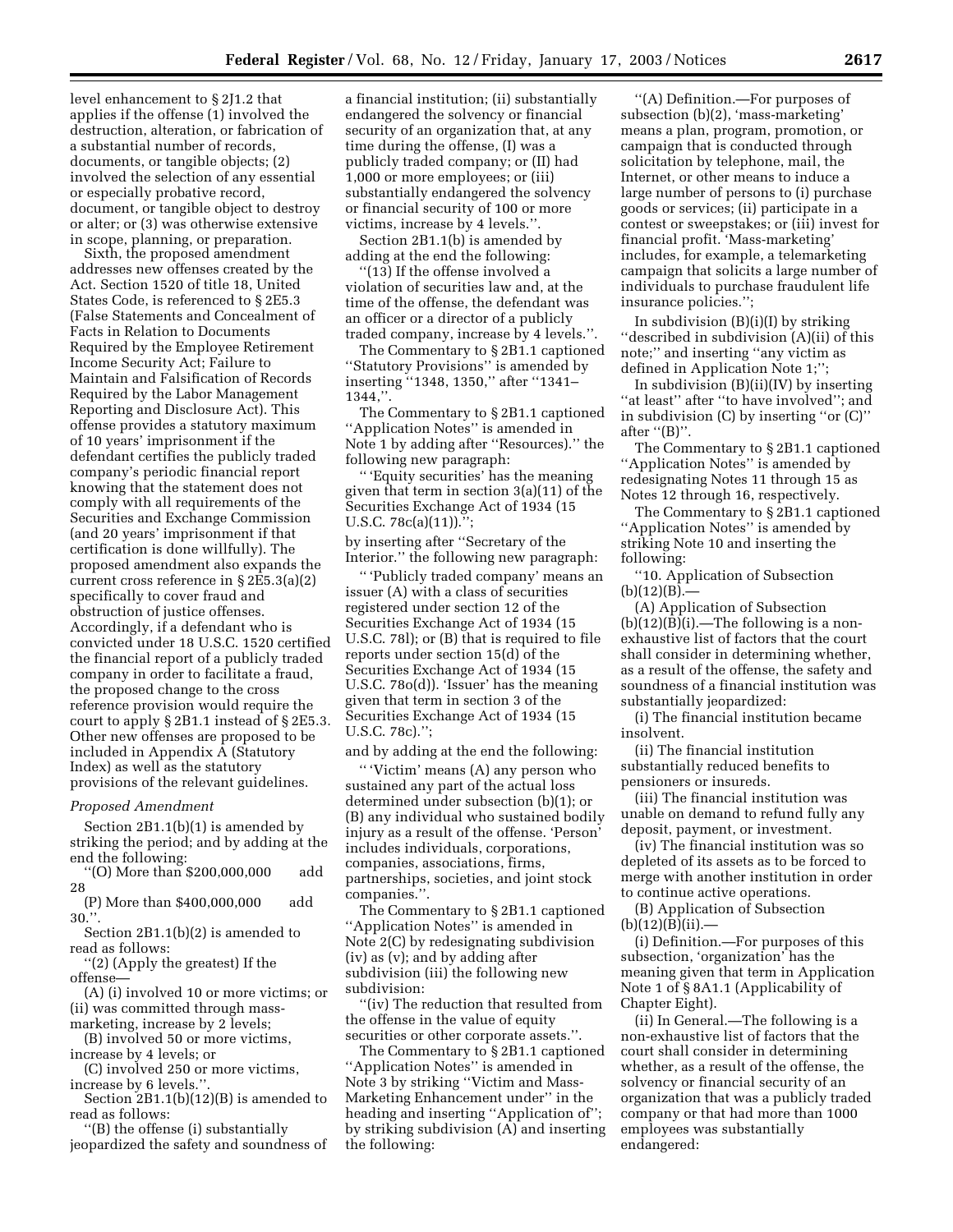(I) The organization became insolvent or suffered a substantial reduction in the value of its assets.

(II) The organization filed for bankruptcy under Chapters 7, 11, or 13 of the Bankruptcy Code (title 11, United States Code).

(III) The organization suffered a substantial reduction in the value of its equity securities or the value of its employee retirement accounts.

(IV) The organization substantially reduced its workforce.

(V) The organization substantially reduced its employee pension benefits.

(VI) The liquidity of the equity securities of a publicly traded company was substantially endangered. For example, the company was delisted from its primary listing exchange, or trading of the company's securities was halted for more than one full trading day.

11. Application of Subsection  $(b)(13)$ .

(A) Definition.—For purposes of this subsection, 'securities law' (i) means 18 U.S.C. 1348, 1350, and the provisions of law referred to in section 3(a)(47) of the Securities Exchange Act of 1934 (15 U.S.C. 78c(a)(47)); and (ii) includes the rules, regulations, and orders issued by the Securities and Exchange Commission pursuant to the provisions of law referred to in such section.

(B) In General.—A conviction under a securities law is not required in order for subsection (b)(13) to apply. This subsection would apply in the case of a defendant convicted under a general fraud statute if the defendant's conduct violated a securities law. For example, this subsection would apply if an officer of a publicly traded company violated regulations issued by the Securities and Exchange Commission by fraudulently influencing an independent audit of the company's financial statements for the purposes of rendering such financial statements materially misleading, even if the officer is convicted only of wire fraud.

(C) Nonapplicability of § 3B1.3 (Abuse of Position of Trust or Use of Special Skill).—If subsection (b)(13) applies, do not apply § 3B1.3.''.

The Commentary to § 2B1.1 captioned ''Application Notes'' is amended in Note 16, as redesignated by this amendment, by striking subdivision (v); and by redesignating subdivisions (vi) and (vii) as subdivisions (v) and (vi), respectively.

The Commentary to § 2B1.1 captioned ''Background'' is amended in the last paragraph by inserting "(i)" after "(B)".

Section 2E5.3 is amended in the heading by adding at the end;

''Destruction and Failure to Maintain Corporate Audit Records''.

Section 2E5.3(a)(2) is amended to read as follows:

''(2) If the offense was committed to facilitate or conceal (A) an offense involving a theft, a fraud, or an embezzlement; (B) an offense involving a bribe or a gratuity; or (C) an obstruction of justice offense, apply § 2B1.1 (Theft, Property Destruction, and Fraud), § 2E5.1 (Offering, Accepting, or Soliciting a Bribe or Gratuity Affecting the Operation of an Employee Welfare or Pension Benefit Plan; Prohibited Payments or Lending of Money by Employer or Agent to Employees, Representatives, or Labor Organizations), or § 2J1.2 (Obstruction of Justice), as applicable.''.

The Commentary to § 2E5.3 captioned ''Statutory Provisions'' is amended by inserting ''§'' before ''1027''; and by inserting '', 1520'' after ''1027''.

Section 2J1.2(a) is amended by striking "12" and inserting "14".

Section 2J1.2(b) is amended by adding at the end the following:

''(3) If the offense (A) involved the destruction, alteration, or fabrication of a substantial number of records, documents, or tangible objects; (B) involved the selection of any essential or especially probative record, document, or tangible object, to destroy or alter; or (C) was otherwise extensive in scope, planning, or preparation, increase by 2 levels.''.

The Commentary to § 2J1.2 captioned ''Statutory Provisions'' is amended by inserting '', 1519'' after ''1516''.

Section 2T4.1 is amended in the table by striking the period and adding at the end the following:

''(O) More than \$200,000,000 34 ''(P) More than \$400,000,000 36.''. Appendix A (Statutory Index) is amended by inserting after the line referenced to 18 U.S.C. 1347 the following new lines:

''18 U.S.C. 1348 2B1.1

18 U.S.C. 1349 2X1.1

18 U.S.C. 1350 2B1.1''.''

Appendix A (Statutory Index) is amended in the line referenced to 18 U.S.C. 1512(c) by striking "(c)" and inserting "(d)".

Appendix A (Statutory Index) is amended by inserting after the line referenced to 18 U.S.C. 1512(b) the following new line:

''18 U.S.C. 1512(c) 2J1.2''.

Appendix A (Statutory Index) is amended by inserting after the line referenced to 18 U.S.C. 1518 the following new lines:

''18 U.S.C. 1519 2J1.2 18 U.S.C. 1520 2E5.3''.

# *Issues for Comment: Corporate Fraud*

1. On January 8, 2003, the Commission promulgated a temporary, emergency amendment in response to directives contained in the Sarbanes-Oxley Act of 2002. The Commission specified an effective date of January 25, 2003, for the amendment. The amendment will remain in effect until the Commission repromulgates the emergency amendment as a permanent amendment under the Commission's general promulgation authority at 28 U.S.C. 994(p).

(A) As part of that emergency amendment, the Commission expanded the loss table in § 2B1.1(b)(1). The amendment provided two additional levels to the table; an increase of 28 levels for offenses in which the loss exceeded \$200,000,000 and an increase of 30 levels for offenses in which the loss exceeded \$400,000,000. The Commission requests comment regarding whether, when it repromulgates the emergency amendment as a permanent amendment, the loss table should be modified more extensively to provide increased offenses levels for offenses involving lower loss amounts. The Commission requests comment specifically on the following three options and invites public comment on any other alternative loss table:

Section § 2B1.1(b)(1) is amended to read as follows:

Option A:

''(1) If the loss exceeded \$5,000, increase the offense level as follows:

| Loss (apply the greatest)   | Increase in<br>level |
|-----------------------------|----------------------|
| (A) \$5,000 or less         | no increase          |
| (B) More than \$5,000       | add 2                |
| (C) More than \$10,000      | add 4                |
| (D) More than \$25,000      | add 6                |
| (E) More than \$60,000      | add 8                |
| (F) More than \$100,000     | add 10               |
| (G) More than \$200,000     | add 12               |
| (H) More than \$400,000     | add 14               |
| (I) More than \$700,000     | add 16               |
| (J) More than \$1,000,000   | add 18               |
| (K) More than \$2,500,000   | add 20               |
| (L) More than \$7,000,000   | add 22               |
| (M) More than \$20,000,000  | add 24               |
| (N) More than \$50,000,000  | add 26               |
| (O) More than \$100,000,000 | add 28               |
| (P) More than \$200,000,000 | add 30.".            |

Option B:

''(1) If the loss exceeded \$5,000, increase the offense level as follows:

| Loss (apply the greatest)                                                                           | Increase in<br>level |
|-----------------------------------------------------------------------------------------------------|----------------------|
| (A) \$5,000 or less    no increase<br>(B) More than \$5,000  add 2<br>(C) More than \$10,000  add 4 | add 2                |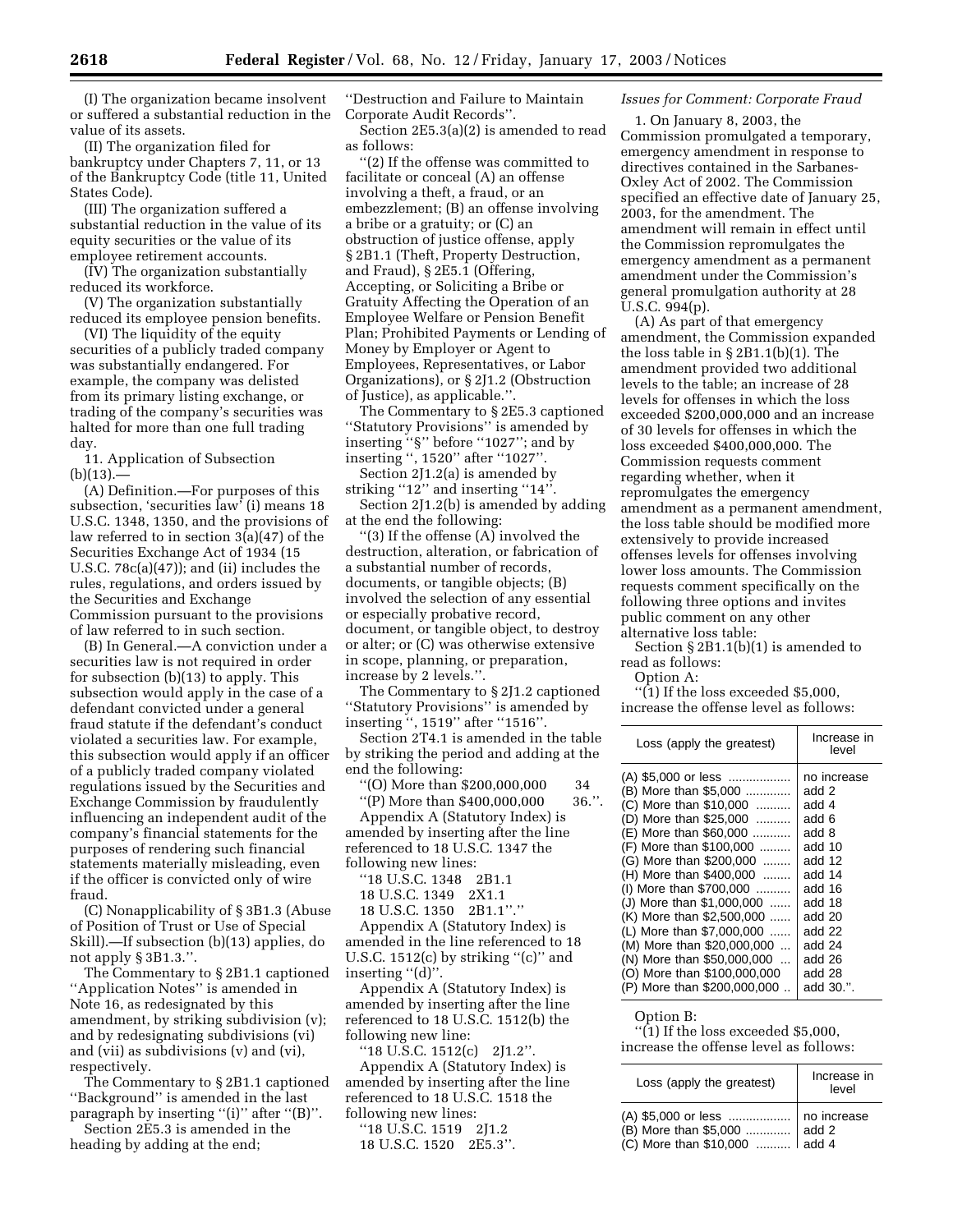| Loss (apply the greatest)                                                                                                                                                                                                                                                                                                                                                     | Increase in<br>level                                                                                                            |
|-------------------------------------------------------------------------------------------------------------------------------------------------------------------------------------------------------------------------------------------------------------------------------------------------------------------------------------------------------------------------------|---------------------------------------------------------------------------------------------------------------------------------|
| (D) More than \$25,000<br>(E) More than \$50,000<br>(F) More than \$100,000<br>(G) More than \$200,000<br>(H) More than \$400,000<br>(I) More than \$800,000<br>(J) More than \$1,600,000<br>(K) More than \$3,200,000<br>(L) More than \$7,000,000<br>(M) More than \$20,000,000<br>(N) More than \$50,000,000<br>(O) More than \$100,000,000<br>(P) More than \$200,000,000 | add 6<br>add 8<br>add 10<br>add 12<br>add 14<br>add 16<br>add 18<br>add 20<br>add 22<br>add 24<br>add 26<br>add 28<br>add 30.". |

# Option C:

''(1) If the loss exceeded \$5,000, increase the offense level as follows:

| Loss (apply the greatest)                                                                                                                                                                                                                                                                                                                                                                                                                                                                                         | Increase in<br>level                                                                                                                                                                 |
|-------------------------------------------------------------------------------------------------------------------------------------------------------------------------------------------------------------------------------------------------------------------------------------------------------------------------------------------------------------------------------------------------------------------------------------------------------------------------------------------------------------------|--------------------------------------------------------------------------------------------------------------------------------------------------------------------------------------|
| (A) \$5,000 or less<br>(B) More than \$5,000<br>(C) More than \$10,000<br>(D) More than \$30,000<br>(E) More than \$70,000<br>(F) More than \$100,000<br>(G) More than \$200,000<br>(H) More than \$400,000<br>(I) More than \$600,000<br>(J) More than \$800,000<br>(K) More than \$1,000,000<br>(L) More than \$2,500,000<br>(M) More than \$7,000,000<br>(N) More than \$20,000,000<br>(O) More than \$50,000,000<br>(P) More than \$100,000,000<br>(Q) More than \$200,000,000<br>(R) More than \$400,000,000 | no increase<br>add 2<br>add 4<br>add 6<br>add 8<br>add 10<br>add 12<br>add 14<br>add 16<br>add 18<br>add 20<br>add 22<br>add 24<br>add 26<br>add 28<br>add 30<br>add 32<br>add 34.". |
|                                                                                                                                                                                                                                                                                                                                                                                                                                                                                                                   |                                                                                                                                                                                      |

Additionally, the Commission requests comment regarding whether, when it repromulgates the emergency amendment as a permanent amendment, it should amend § 2B1.1(a) to provide an alternative base offense level, either in conjunction with, or in lieu of, an amendment to the loss table, that would apply based on the statutory maximum term of imprisonment applicable to the offense of conviction. Specifically, the Commission requests comment on amending § 2B1.1(a) to read as follows:

''(a) Base Offense Level:

(1) 7, if the defendant was convicted of an offense referenced to this guideline for which the maximum term of imprisonment prescribed by law is [5][10][15][20] years or more; or

(2) 6, otherwise.''.

(B) As part of the emergency amendment, the Commission promulgated a new enhancement at § 2B1.1(b)(13) that provides a four level enhancement if the offense involved a violation of securities law and, at the time of the offense, the defendant was an officer or director of a publicly traded company. The Commission

requests comment regarding whether, when it repromulgates the emergency amendment as a permanent amendment, it should expand the scope of § 2B1.1(b)(13) to include other individuals or entities who may have a fiduciary or similar statutory duty of trust and confidence to the investor. For example, should the Commission include in § 2B1.1(b)(13) a registered broker or dealer (*see* 15 U.S.C. 78c(a)(47)), an associated person of a registered broker or dealer (*see* 15 U.S.C. 78c(18)), an investment adviser (*see* 15 U.S.C. 80b-2(a)(11)), or a person associated with an investment adviser (*see* 15 U.S.C. 80b-2(a)(17))? Additionally, should the Commission expand the scope of the enhancement to apply to entities or individuals that offer and manage securities, commodities, and futures but who are not regulated under securities law (as defined by the Commission in Application Note 11 of § 2B1.1, effective January 25, 2003)? For example, should the enhancement apply in cases involving violations of the Commodities Exchange Act (7 U.S.C. 1 *et seq*.) or other federal laws that govern the regulation of securities, commodities, and futures?

The Commission additionally requests comment regarding whether, when it repromulgates the emergency amendment as a permanent amendment, it should maintain the magnitude of the enhancement in § 2B1.1(b)(13) at four levels. If not, what should be the magnitude of the enhancement?

2. The Commission requests comment regarding whether it should provide separate guidelines for theft, property destruction, and fraud offenses that currently are referenced to § 2B1.1. If the Commission provided separate guidelines for these offenses, what components of current § 2B1.1 would be appropriate for each of the separate guidelines? Would the definition of ''loss'' need to be modified in any fashion as a result of providing separate guidelines? Should the Commission, in conjunction with, or in lieu of, separate guidelines, amend § 2B1.1 to provide separate loss tables for theft and fraud offenses? If so, how should the Commission determine which table would be applicable to the offenses referenced to § 2B1.1? For example, should the Commission use the preconsolidation Appendix A references to determine which table would be applicable to an offense?

3. The Commission has received information suggesting that in certain cases involving fraud-related contempt, courts have not applied the appropriate guideline. The relevant guideline, § 2J1.1 (Contempt), directs the court to

apply § 2X5.1 (Other Offenses), which in turn instructs the court to apply the ''most analogous guideline.'' Specifically, in certain cases in which the misconduct constituting contempt is a violation of a court order enjoining fraudulent behavior, courts inappropriately may have applied the obstruction of justice guideline, § 2J1.2, instead of the guideline relating to fraud, § 2B1.1 (Theft, Property Destruction, and Fraud). The Commission requests comment regarding whether this issue should be addressed and, if so, in what manner. For example, should the Commission add an application note to § 2J1.1 that clarifies that for offenses in which the misconduct constituting contempt is a violation of a judicial order enjoining fraudulent behavior, the most analogous guideline is § 2B1.1? Should the application note more generally state that for offenses in which the misconduct constituting contempt is fraud, the most analogous guideline is § 2B1.1? In addition, the Commission has received information suggesting that the enhancement in  $\S 2B1.1(b)(7)(C)$  is not always applied as appropriate in cases involving fraud-related contempt. Should the Commission clarify, possibly in the same application note discussed above, that in contempt cases involving violations of court orders enjoining fraudulent behavior, the enhancement in  $\S 2B1.1(b)(7)(C)$  should apply?

4. The emergency amendment effective January 25, 2003, increased the base offense level in § 2J1.2 (Obstruction of Justice) from level 12 to level 14 and provided a new enhancement in § 2J1.2 addressing the directive relating to the destruction of evidence and offenses that are otherwise extensive in scope, planning, or preparation. The Commission requests comment regarding whether, in light of these changes to § 2J1.2, modifications also should be made to § 2J1.3 (Perjury or Subornation of Perjury; Bribery of Witness) in order to maintain proportionate sentencing between these two guidelines. For example, should the Commission increase the base offense level in § 2J1.3 or increase the magnitude of the enhancement of the current specific offense characteristics?

#### **2. Campaign Finance**

### *Synopsis of Proposed Amendment*

This proposed amendment responds to the Bipartisan Campaign Reform Act of 2002 (the ''Act''), Public Law 107– 155. Under emergency amendment authority, the Commission promulgated a temporary amendment, effective January 25, 2003, to implement the Act.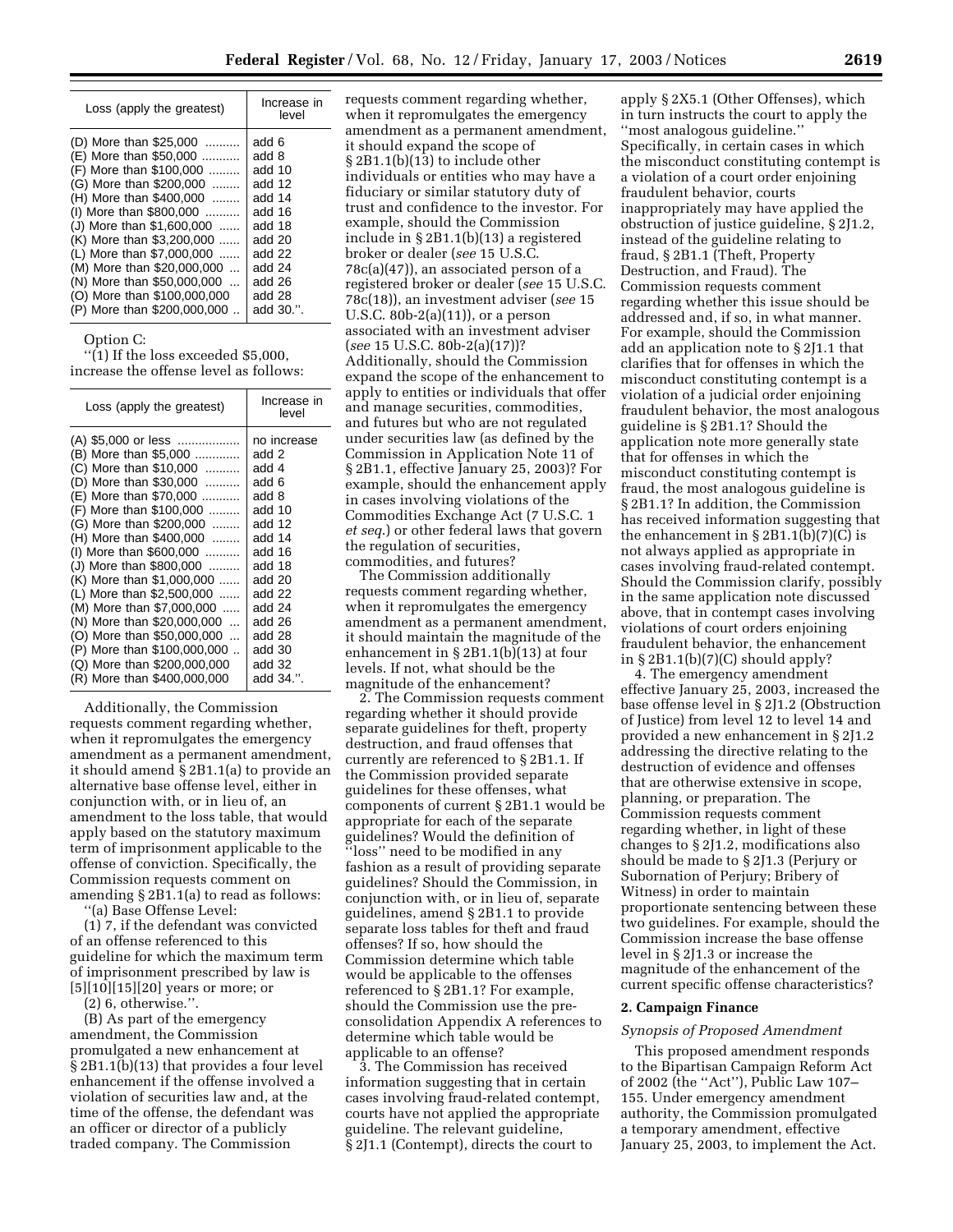The Commission now seeks comment on a proposed permanent amendment to implement the Act. The most pertinent provision for the Commission is section 314, which states:

''(a) IN GENERAL.—The United States Sentencing Commission shall—

(1) promulgate a guideline, or amend an existing guideline under section 994 of title 28, United States Code, in accordance with paragraph (2), for penalties for violations of the Federal Campaign Act of 1971 and related election laws; and

(2) submit to Congress an explanation of any guidelines promulgated under paragraph (1) and any legislative or administrative recommendations regarding enforcement of the Federal Campaign Act of 1971 and related election laws.

(b) CONSIDERATIONS.—The Commission shall provide guidelines under subsection (a) taking into account the following considerations:

(1) Ensure that the sentencing guidelines and policy statements reflect the serious nature of such violations and the need for aggressive and appropriate law enforcement action to prevent such violations.

(2) Provide a sentencing enhancement for any person convicted of such violation if such violation involves—

(A) a contribution, donation, or expenditure from a foreign source;

(B) a large number of illegal transactions;

(C) a large aggregate amount of illegal contributions, donations, or expenditures;

(D) the receipt or disbursement of governmental funds; and

(E) an intent to achieve a benefit from the Federal Government.

(3) Assure reasonable consistency with other relevant directives and guidelines of the Commission.

(4) Account for aggravating or mitigating circumstances that might justify exceptions, including circumstances for which the sentencing guidelines currently provide sentencing enhancements.

(5) Assure the guidelines adequately meet the purposes of sentencing under section 3553(a)(2) of title 18, United States Code.''.

Since section 314 directed the Commission to provide a guideline for violations of the Federal Election Campaign Act of 1971 (the ''FECA'') and related elections laws, examination of the FECA's criminal penalty provisions (and related criminal penalty provisions) is necessary. Section 309(d)(1) of the FECA sets forth the Act's criminal penalty provisions as follows:

(1) Violations of the FECA as Penalized Under Section 309(d)(1)(A)

Section  $309(d)(1)(A)$  is the main penalty provision of the FECA (2 U.S.C.  $437g(d)(1)(A)$ . As amended by section 312 of the Act, it states that ''[a]ny person who knowingly and willfully commits a violation of any provision of this Act which involves the making, receiving, or reporting of any contribution, donation, or expenditure (i) aggregating \$25,000 or more during a calendar year shall be fined under title 18, United States Code, or imprisoned for not more than 5 years, or both; or (ii) aggregating \$2,000 or more (but less than \$25,000) during a calendar year shall be fined under such title, imprisoned for not more than 1 year, or both.''. (Before amendment by the Act, section 309(d)(1)(A) of the FECA provided for a maximum term of imprisonment of one year, or a fine, or both.)

The major violations of the FECA to which section  $309(d)(1)(A)$  applies are:

(A) The Ban on Soft Money

Section 323 of the FECA (2 U.S.C. 441i) prohibits national political party committees (including senatorial and congressional campaign committees) from accepting soft money from any person (including an individual) after November 6, 2002.

(B) Restrictions on Hard Money Contributions

The FECA limits the amount of hard money that may be contributed to a Federal campaign. The FECA limits the amount of hard money that persons other than multicandidate political committees may contribute as follows:

(i) The contribution to a candidate for Federal office may not exceed \$2,000 per election. (The limit used to be \$1,000; *see* section 315(a)(1)(A) of the FECA, as amended by section 307(a)(1) of the Act.)

(ii) The contribution to a national party committee may not exceed \$25,000 per calendar year. (The limit used to be \$20,000; *see* section 315(a)(1)(B) of the FECA, as amended by section 307(a)(2) of the Act.)

(iii) The contribution to any other political committee, including a political action committee (PAC), may not exceed \$5,000 per calendar year. (No change in the former law; *see* section 315(a)(1)(C) of the FECA.)

(iv) The contribution to a State or local political party may not exceed \$10,000 per calendar year. (The limit used to be \$5,000; *see* section 315(a)(1)(D) of the FECA, as amended by section 102(3) of the Act.)

The FECA limits the amount of hard money that multicandidate political committees may contribute as follows:

(i) The contribution to a candidate for Federal office may not exceed \$5,000 per election. (*See* section 315(a)(2)(A) of the FECA.)

(ii) The contribution to a national party committee may not exceed \$15,000 per calendar year. (*See* section 315(a)(2)(B) of the FECA.)

(iii)The contribution to any other political committee, including a political action committee (PAC), may not exceed \$5,000 per calendar year. (No change in the former law; *see* section 315(a)(2)(C) of the FECA.)

(iv) The contribution to a State or local political party may not exceed \$5,000 per calendar year. (*See* section 315(a)(2)(C) of the FECA.)

(C) The Ban on Contributions and Donations by Foreign Nationals

Section 319 of the FECA (2 U.S.C. 441e) makes it ''unlawful for (1) a foreign national, directly or indirectly, to make (A) a contribution or donation of money or other thing of value, or to make an express or implied promise to make a contribution or donation, in connection with a Federal, State, or local election; (B) a contribution or donation to a committee of a political party; or (C) an expenditure, independent expenditure, or disbursement for an electioneering communication (within the meaning of section  $304(f)(3)$ ; or  $(2)$  a person to solicit, accept, or receive a contribution or donation described in subparagraph (A) or (B) of paragraph (1) from a foreign national.''.

''Foreign national'' is broadly defined to mean (1) a foreign principal, as defined in the Foreign Agent Registration Act of 1938 (22 U.S.C. 611(b)); or (2) an individual who is not a citizen or national of the United States or who is not lawfully admitted for permanent residence. The term ''foreign prinicipal'' includes foreign governments and corporations.

(D) Restrictions on Electioneering Communications

Section 304(f) of the FECA, as added by section 201 of the Act, requires any person who makes a disbursement for the direct costs of producing and airing electioneering communications exceeding \$10,000 in a calendar year to file a disclosure statement to the Federal Election Commission.

Section 316 of the FECA (2 U.S.C. 441b) makes it unlawful for any national bank, a corporation organized by authority of any Federal law, or any labor union to make a contribution or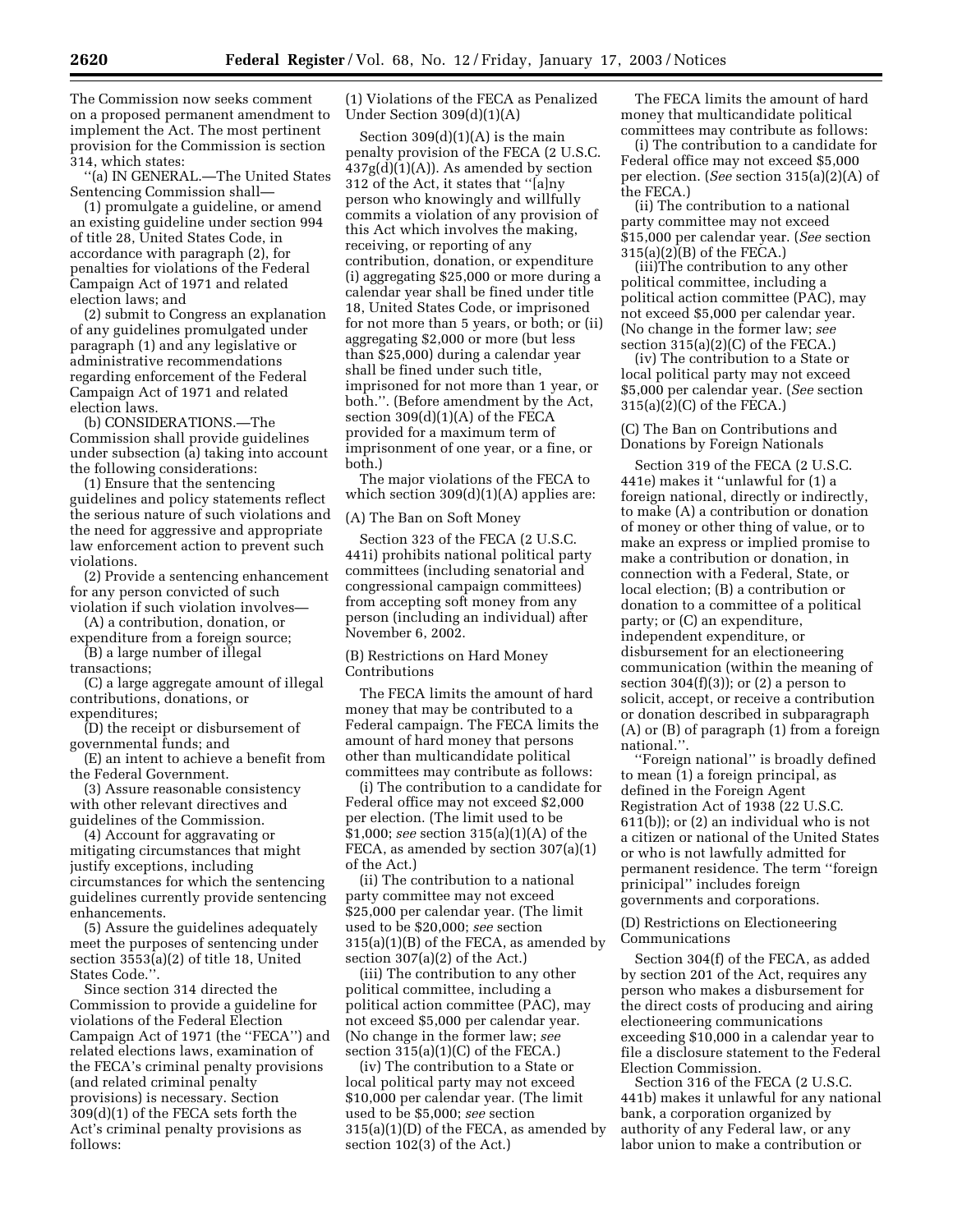expenditure in connection with any federal election to any federal political office, or a disbursement, using non-PAC money, for an ''electioneering communication''.

An electioneering communication is any broadcast, cable, or satellite communication which (A) refers to a clearly identified candidate for Federal office; (B) is made within 60 days before a general election or 30 days before a primary election. The communication must be targeted to the pertinent electorate. *See* 2 U.S.C. 434(f)(3)(C).

### (2) Violations of Section 316(b)

Section 309(d)(1)(B) of the FECA states that ''[i]n the case of a knowing and willful violation of section 316(b)(3), the penalties set forth in this subsection shall apply to a violation involving an amount aggregating \$250 or more during a calendar year.'' Such violation of section 316(b)(3) may incorporate a violation of section 317(b), 320, or 321.

Section 316(b)(3) of the FECA (2 U.S.C. 441b(b)(3)) makes it unlawful for a national bank, any corporation organized by authority of any law of Congress, or any labor union (A) to use a political fund to make a political contribution or expenditure from money or anything of value that was secured by physical force, job discrimination, financial reprisals (or the threat thereof), or from dues, fees, or other money required as a condition of membership in the labor organization or as a condition of employment; (B) who solicits an employee for contribution to a political fund to fail to inform the employee of the purposes of the fund at the time of the solicitation; and (C) who solicits an employee for contribution to a political fund to fail to inform the employee of his right to refuse to contribute without reprisal.

The sections which may incorporate violations of section 316(b)(3) of the FECA are section 317(b), which prohibits government contractors from making contributions of currency in excess of \$100 for any candidate for Federal office, section 320 which prohibits a person from making a contribution in the name of another or accepting a contribution so made, and section 321, which prohibits any person from making contributions of currency in excess of \$100 for any candidate for Federal office.

# (3) Fraudulent Misrepresentations Under Section 322

Section 309(d)(1)(C) of the FECA states that ''[i]n the case of a knowing and willful violation of section 322, the penalties set forth in this subsection

shall apply without regard to whether the making, receiving, or reporting of a contribution or expenditure of \$1,000 or more is involved.'

Section 322(a) of the FECA (2 U.S.C. 441h) states that ''[n]o person who is a candidate for Federal office or an employee or agent of such a candidate shall (1) fraudulently misrepresent himself or any committee or organization under his control as speaking or writing or otherwise acting for or on behalf of any other candidate or political party or employee or agent thereof on a matter which is damaging to such other candidate or political party or employee or agent thereof; or (2) willfully and knowingly participate in or conspire to participate in any plan, scheme, or design to violate paragraph  $(1).$ ".

Section 322(b) states that ''[n]o person shall (1) fraudulently misrepresent the person as speaking, writing, or otherwise acting for or on behalf of any candidate or political party or employee or agent thereof for the purpose of soliciting contributions or donations; or (2) willfully and knowingly participate in or conspire to participate in any plan, scheme, or design to violate paragraph  $(1).$ ".

(4) Conduit Contributions under Section 320

Section 309(d)(1)(D) of the FECA states that ''[a]ny person who knowingly and willfully commits a violation of section 320 involving an amount aggregating more than \$10,000 during a calendar year shall be (i) imprisoned for not more than 2 years if the amount is less than \$25,000 (and subject to imprisonment under subparagraph (A) if the amount is \$25,000 or more); (ii) fined not less than 300 percent of the amount of the violation and not more than the greater of (I) \$50,000; or (II) 1,000 percent of the amount involved in the violation; or (iii) both imprisoned under clause (i) and fined under clause  $(ii).$ ".

Section 320 of the FECA (2 U.S.C. 441f) states that ''[n]o person shall make a contribution in the name of another person or knowingly permit his name to be used to effect such a contribution, and no person shall knowingly accept a contribution made by one person in the name of another person.''.

In addition to changes made to the FECA, section 302 of the Act amended section 607 of title 18, United States Code, to make it ''unlawful for any person to solicit or receive a donation of money or other thing of value in connection with a Federal, State, or local election from a person who is located in a room or building occupied

in the discharge of official duties by an officer or employee of the United States. It shall be unlawful for an individual who is an officer or employee of the Federal Government, including the President, Vice President, and Members of Congress, to solicit or receive a donation of money or other thing of value in connection with a Federal, State, or local election, while in any room or building occupied in the discharge of official duties by an officer or employee of the United States, from any person.''. The penalty is a fine of not more than \$5,000, not more than 3 years or imprisonment, or both.

In order to implement the directive in the Act, this proposed amendment expands the scope of Chapter Two, Part C (Offenses Involving Public Officials) by providing within that Part a new guideline for offenses under the FECA and related offenses. A new guideline, rather than amendment of an existing guideline, seems more appropriate to implement the directive. Currently there exists no guideline which already incorporates the elements of the FECA and related offenses, although the fraud guideline in particular (§ 2B1.1) and the public corruption guidelines to a lesser degree (Chapter Two, Part C) provide some overlap in the elements of the offense and aggravating conduct. In addition, the enhancements required to be added by the directive in the Act would fit nicely into a guideline devoted solely to campaign finance offenses but would prove unwieldy if added to the fraud or public corruption guidelines, which cover so many other non-campaign finance offenses.

The proposed amendment provides for a base offense level of level 8. The statutorily authorized maximum term of imprisonment for the conduct covered by the proposed guideline was raised by the Act from one year for all such offenses to two years for some offenses and five years for others. The base offense level is set at level 8 in recognition of the relative similarity of these offenses to fraud offenses covered by § 2B1.1 and public corruption offenses covered by Chapter Two, Part C. A base offense level of level 8 both insures proportionality with relatively similar offenses and permits various sentencing enhancements directed by the Act to operate as well.

The proposed amendment also creates a number of specific offense characteristics in response to the directive in section 314(b) of the Act. First, the directive requires the Commission to provide an enhancement if the offense involved a large aggregate amount of illegal contributions, donations, or expenditures. To address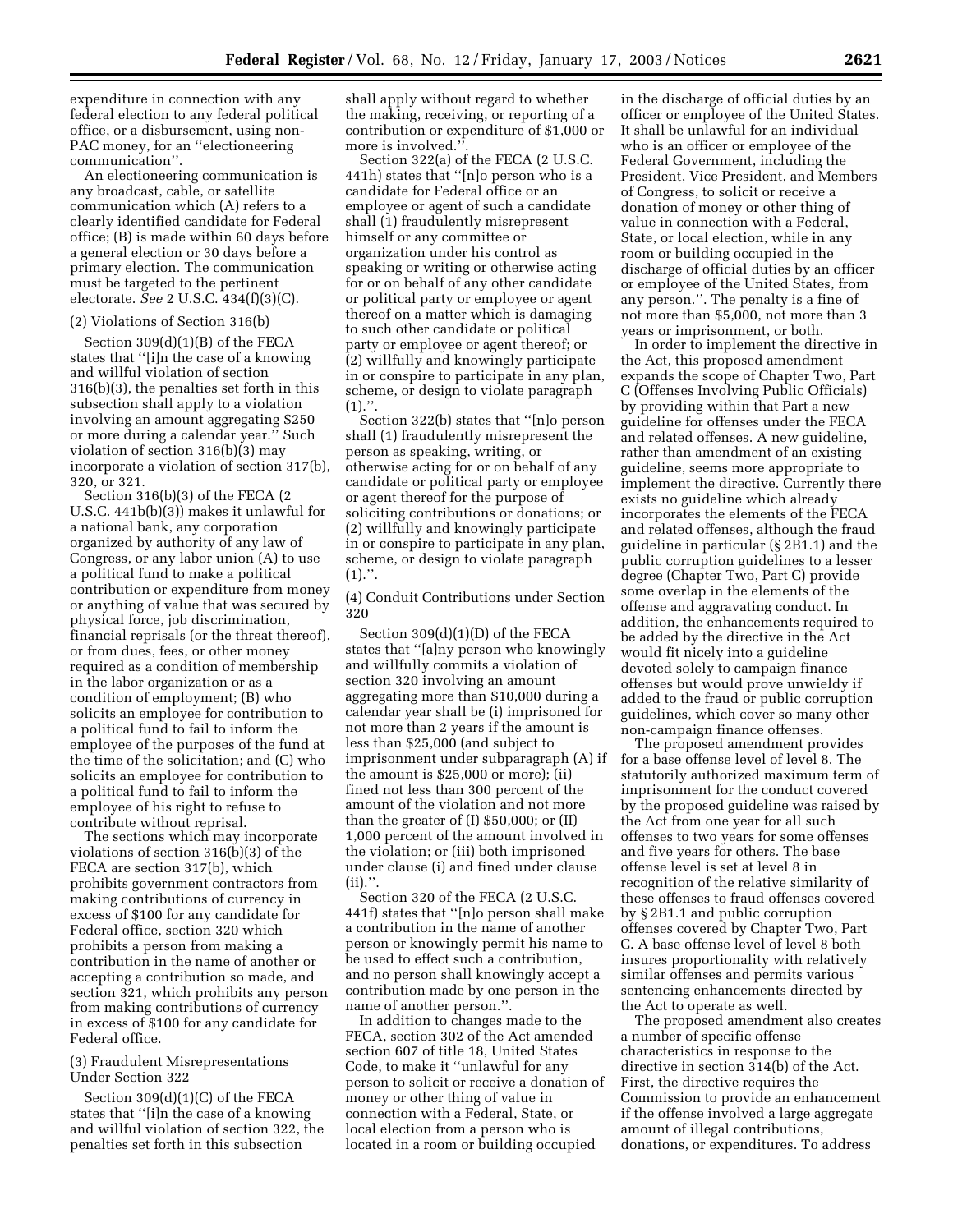this consideration, the proposed amendment provides a specific offense characteristic, at subsection (b)(1), that uses the fraud loss table in § 2B1.1 to incrementally increase the offense level according to the dollar amount of the illegal transactions. This approach would foster proportionality with related guidelines, notably the fraud guideline and the public corruption guidelines (which also reference the fraud loss table) and would provide incremental, rather than a flat, punishment according to the dollar amount involved in the offense.

The proposed amendment provides commentary to explain that ''illegal transactions'' include any conduct prohibited by the FECA and related election laws and, with respect to dollar amounts limited by the FECA, only those amounts that exceed the amount a person may legitimately contribute, solicit, or expend. The proposed amendment also provides references in the definition to the FECA's definitions of ''contribution'' and ''expenditure''.

Second, the proposed amendment provides a two part enhancement at subsection (b)(2), providing for the greater of a two level enhancement if the offense involved a contribution, donation, or expenditure from a foreign national and a four level enhancement if the offense involved a contribution, donation, or expenditure from a foreign government or organization.

Third, the proposed amendment provides an alternative pronged enhancement at subsection (b)(3) if (1) the offense involved a donation, contribution, or expenditure, disbursement, or receipt of government funds, or (2) the defendant committed the offense for the purpose of achieving a specific, identifiable nonmonetary Federal benefit. The proposed amendment defines ''governmental funds'' to mean any Federal, State, or local funds. It is anticipated that this enhancement will apply in situations such as using governmental funds awarded in a contract to make a donation or contribution. The FECA itself addresses this type of situation but in very few places. For example, section 317 of the FECA, 2 U.S.C. 441c, prohibits any person who enters into a contract with the United States for the rendition of services, the provision of materials, supplies, or equipment, or the selling of any land or property to the United States, if the payment from the United States is to be made in whole or in part from funds appropriated from Congress and before completion of or negotiation for the contract, to make or solicit a contribution of money or anything of value to a political party,

committee, or candidate for public office or to any person for a political purpose. (This provision does not prohibit, however, the establishment of a segregated account to be used for political purposes.) The concern behind this provision of the FECA, therefore, is to prevent the use of federal funds for political purposes. The same concern pertains to State and local funds as well. It is also anticipated that this enhancement will apply in situations in which a State or local elected official uses State or local resources to finance his or her campaign for Federal office.

Commentary is provided for the alternative prong in subsection (b)(3)(B) on the intent to achieve a specific, identifiable nonmonetary Federal benefit to make clear that the intent of this prong is not to enhance the sentence for seeking heightened access to public officials generally; rather, the enhancement provides greater punishment for defendants who are seeking some specific benefit such as a Presidential pardon or information proprietary to the government.

Fourth, the amendment proposes to add an enhancement at subsection (b)(4) if the defendant engaged in thirty or more illegal transactions during the course of the offense, whether or not the defendant was convicted of the conduct. This enhancement is added in response to the directive to provide an enhancement if the offense involved a large number of illegal transactions.

Fifth, the amendment proposes to add an enhancement at subsection (b)(5) if the contribution, donation, or expenditure was obtained through, or a solicitation was made by, intimidation, threat of harm, including pecuniary harm, or coercion.

Sixth, the proposed amendment provides a cross reference in the new guideline to either the bribery guideline or the gratuity guideline, if the offense involved such conduct and the resulting offense level is greater than that determined under the new guideline.

The proposed amendment also amends the guideline on fines for individual defendants, § 5E1.2, to set forth the fine provisions unique to FECA. This part of the amendment also provides that the defendant's participation in a conciliation agreement with the Federal Election Commission pursuant to section 309 of the FECA may be a potentially legitimate factor for the court to consider in evaluating where to sentence an offender within the presumptive fine guideline range.

The proposed amendment also includes counts under this proposed guideline under the grouping provision under § 3D1.2(d). Finally, the Statutory Index is amended to incorporate these offenses.

### *Proposed Amendment*

Chapter Two, Part C is amended in the heading by adding at the end ''AND VIOLATIONS OF FEDERAL ELECTION CAMPAIGN LAWS''.

Chapter Two, Part C is amended by striking the introductory commentary in its entirety.

Chapter Two, Part C is amended by adding at the end the following new guideline and accompanying commentary:

''§ 2C1.8. Making, Receiving, or Failing to Report a Contribution, Donation, or Expenditure in Violation of the Federal Election Campaign Act; Fraudulently Misrepresenting Campaign Authority; Soliciting or Receiving a Donation in Connection with an Election While on Certain Federal Property

(a) Base Offense Level: 8

(b) Specific Offense Characteristics (1) If the value of the illegal

transactions exceeded \$5,000, increase by the number of levels from the table in § 2B1.1 (Theft, Property Destruction, and Fraud) corresponding to that amount.

(2) (Apply the greater) If the offense involved, directly or indirectly, an illegal transaction made by or received from—

(A) a foreign national, increase by 2 levels; or

(B) a government of a foreign country, increase by 4 levels.

(3) If (A) the offense involved the contribution, donation, solicitation, expenditure, disbursement, or receipt of governmental funds; or (B) the defendant committed the offense for the purpose of obtaining a specific, identifiable non-monetary Federal benefit, increase by 2 levels.

(4) If the defendant engaged in 30 or more illegal transactions, increase by 2 levels.

(5) If the offense involved a contribution, donation, solicitation, or expenditure made or obtained through intimidation, threat of pecuniary or other harm, or coercion, increase by 4 levels.

### (c) Cross Reference

(1) If the offense involved a bribe or gratuity, apply § 2C1.1 (Offering, Giving, Soliciting, or Receiving a Bribe; Extortion Under Color of Official Right) or § 2C1.2 (Offering, Giving, Soliciting, or Receiving a Gratuity), as appropriate, if the resulting offense level is greater than the offense level determined above.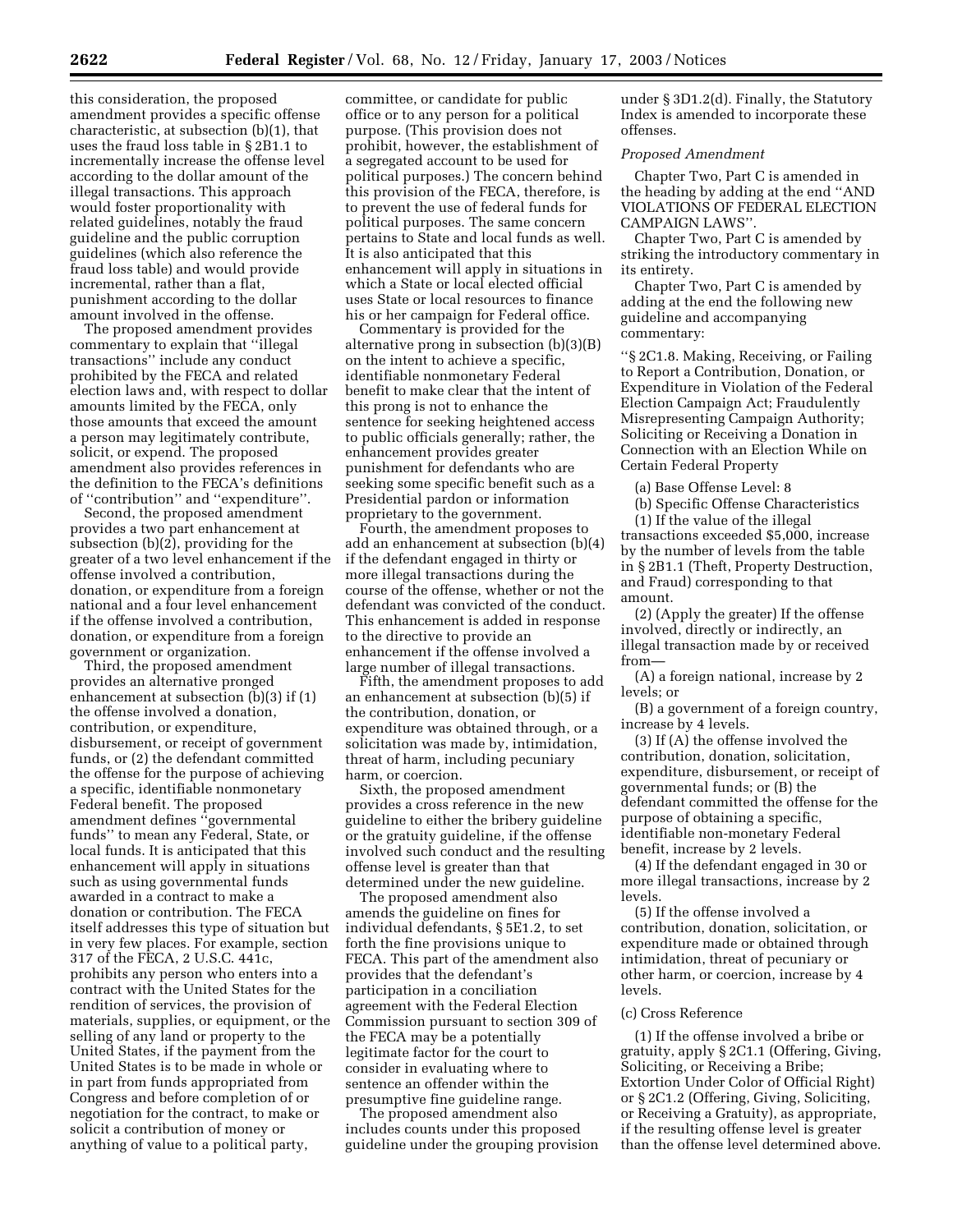### Commentary

**Statutory Provisions:** 2 U.S.C. 437g(d)(1), 439a, 441a, 441a-1, 441b, 441c, 441d, 441e, 441f, 441g, 441h(a), 441i, 441k; 18 U.S.C. 607. For additional provision(s), *see* Statutory Index (Appendix A).

#### Application Notes

1. Definitions.—For purposes of this guideline:

'Foreign national' has the meaning given that term in section 319(b) of the Federal Election Campaign Act of 1971, 2 U.S.C. 441e(b).

'Government of a foreign country' has the meaning given that term in section 1(e) of the Foreign Agents Registration Act of 1938 (22 U.S.C. 611(e)).

'Governmental funds' means money, assets, or property, of the United States government, of a State government, or of a local government, including any branch, subdivision, department, agency, or other component of any such government. 'State' means any of the fifty States, the District of Columbia, the Commonwealth of Puerto Rico, the United States Virgin Islands, Guam, the Northern Mariana Islands, or American Samoa. 'Local government' means the government of a political subdivision of a State.

'Illegal transaction' means (A) any contribution, donation, solicitation, or expenditure of money or anything of value, or any other conduct, prohibited by the Federal Election Campaign Act of 1971, 2 U.S.C. 431 *et seq;* (B) any contribution, donation, solicitation, or expenditure of money or anything of value made in excess of the amount of such contribution, donation, solicitation, or expenditure that may be made under such Act; and (C) in the case of a violation of 18 U.S.C. 607, any solicitation or receipt of money or anything of value under that section. The terms 'contribution' and 'expenditure' have the meaning given those terms in section 301(8) and (9) of the Federal Election Campaign Act of 1971 (2 U.S.C. 431(8) and (9)), respectively.

2. Application of Subsection  $(b)(3)(B)$ .—Subsection  $(b)(3)(B)$  provides an enhancement for a defendant who commits the offense for the purpose of achieving a specific, identifiable nonmonetary Federal benefit that does not rise to the level of a bribe or a gratuity.

Subsection (b)(3)(B) is not intended to apply to offenses under this guideline in which the defendant's only motivation for commission of the offense is generally to achieve increased visibility with, or heightened access to, public officials. Rather, subsection (b)(3)(B) is intended to apply to defendants who

commit the offense to obtain a specific, identifiable non-monetary Federal benefit, such as a Presidential pardon or information proprietary to the government.

3. Application of Subsection (b)(4).— Subsection (b)(4) shall apply if the defendant engaged in any combination of 30 or more illegal transactions during the course of the offense, whether or not the illegal transactions resulted in a conviction for such conduct.

4. Departure Provision.—In a case in which the defendant's conduct was part of a systematic or pervasive corruption of a governmental function, process, or office that may cause loss of public confidence in government, an upward departure may be warranted.''.

Section 3D1.2(d) is amended by inserting '', 2C1.8'' after ''2C1.7''.

The Commentary to § 5E1.2 captioned ''Application Notes'' is amended in the second sentence of Note 5 by striking "and" after "Control Act;" and by inserting before the period at the end the following:

"; and 2 U.S.C.  $437g(d)(1)(D)$ , which authorizes, for violations of the Federal Election Campaign Act under 2 U.S.C. 441f, a fine up to the greater of \$50,000 or 1,000 percent of the amount of the violation, and which requires, in the case of such a violation, a minimum fine of not less than 300 percent of the amount of the violation.

There may be cases in which the defendant has entered into a conciliation agreement with the Federal Election Commission under section 309 of the Federal Election Campaign Act of 1971 in order to correct or prevent a violation of such Act by the defendant. The existence of a conciliation agreement between the defendant and Federal Election Commission, and the extent of compliance with that conciliation agreement, may be appropriate factors in determining at what point within the applicable fine guideline range to sentence the defendant, unless the defendant began negotiations toward a conciliation agreement after becoming aware of a criminal investigation''.

Appendix A (Statutory Index) is amended by inserting before the line referenced to 7 U.S.C. 6 the following new lines:

| "2 U.S.C. 437g(d) 2C1.8 |
|-------------------------|
| 2 U.S.C. 439a 2C1.8     |
| 2 U.S.C. 441a 2C1.8     |
| 2 U.S.C. 441a-1 2C1.8   |
| 2 U.S.C. 441b 2C1.8     |
| 2 U.S.C. 441c 2C1.8     |
| 2 U.S.C. 441d 2C1.8     |
| 2 U.S.C. 441e 2C1.8     |
| 2 U.S.C. 441f 2C1.8     |

2 U.S.C. 441g 2C1.8 2 U.S.C. 441h(a) 2C1.8 2 U.S.C. 441i 2C1.8 2 U.S.C. 441k 2C1.8''. Appendix A (Statutory Index) is amended by inserting after the line referenced to 18 U.S.C. 597 the following new line: ''18 U.S.C. 607 2C1.8''.

### **3. Use of Body Armor in a Crime of Violence or Drug Trafficking Crime**

# *Synopsis of Proposed Amendment*

In December 2002, the Commission published general issues for comment (*see* 67 FR 77532) regarding how to implement the directive in section 11009 of the 21st Century Department of Justice Appropriations Authorization Act (the  $\left($  $\tilde{A}ct\right)$ ), Public Law 107–273. The directive requires the Sentencing Commission to ''review and amend the Federal sentencing guidelines and the policy statements of the Commission, as appropriate, to provide an appropriate sentencing enhancement for any crime of violence (as defined in section 16 of title 18, United States Code) or drug trafficking crime (as defined in section 924(c) of title 18, United States Code) (including a crime of violence or drug trafficking crime that provides for an enhanced punishment if committed by the use of a deadly or dangerous weapon or device) in which the defendant used body armor.'' The Act further states that it is the sense of Congress that any such enhancement should be at least two levels.

In response to the directive, the proposed amendment provides for a new adjustment at § 3A1.5 (Use of Body Armor) for the use of body armor in an offense involving a crime of violence or drug trafficking crime. A proposed application note provides definitions of ''crime of violence'', ''drug trafficking crime'', and ''body armor''.

The definitions of ''crime of violence'' and ''drug trafficking crime'' are those required by the directive. Consequently, the definition of ''drug trafficking crime'' (taken from 18 U.S.C. 924(c)(2)) includes any felony punishable under the Controlled Substances Act, and the definition of ''crime of violence'' (taken from 18 U.S.C. 16) includes offenses that involve the use or attempted use of physical force against property as well as persons. Both of these definitions are somewhat broader than the definitions of ''crime of violence'' and drug trafficking offense'' used in a number of other guidelines. The definition of ''body armor'' is borrowed from the statutory definition provided in 18 U.S.C. 921(a)(35).

Background commentary is proposed to provide a cite for the directive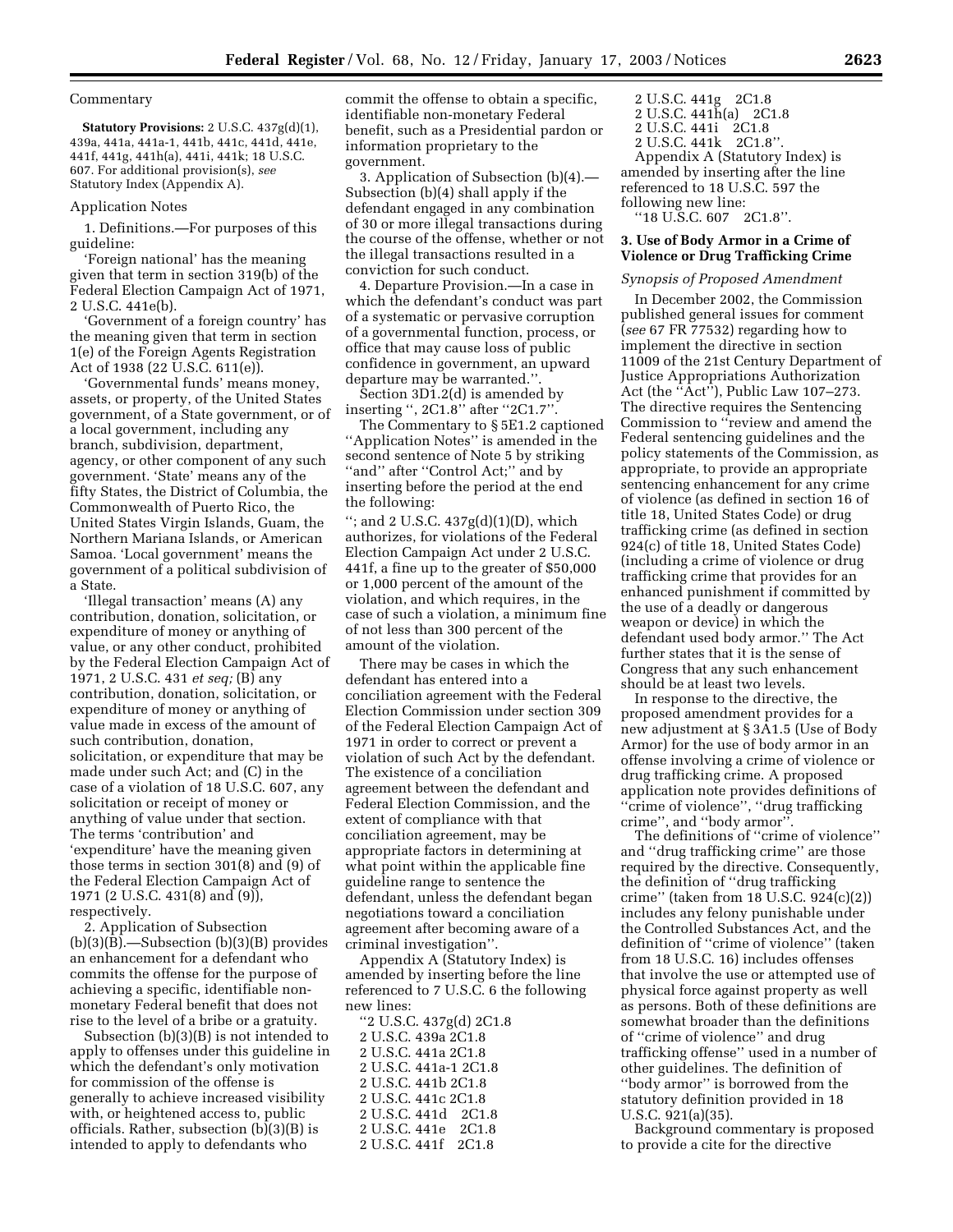underpinning the new guideline. A conforming amendment is proposed for the heading of Part A of Chapter Three to accommodate the expanding scope of that part.

An issue for comment follows the proposed amendment requesting comment regarding whether the adjustment for use of body armor should be defendant based or relevant conduct based.

#### *Proposed Amendment*

Chapter Three, Part A, is amended in the heading by striking ''VICTIM-RELATED'' and inserting ''GENERAL''.

Chapter Three, Part A, is amended by adding at the end the following new guideline:

''§ 3A1.5. Use of Body Armor in Drug Trafficking Offenses and Crimes of Violence

If the offense (1) was a drug trafficking crime or a crime of violence; and (2) involved the use of body armor, increase by [2][4][6] levels.

# **Commentary**

Application Note:

1. Definitions.—For purposes of this guideline:

'Body armor' means any product sold or offered for sale, in interstate or foreign commerce, as personal protective body covering intended to protect against gunfire, regardless of whether the product is to be worn alone or is sold as a complement to another product or garment. *See* 18 U.S.C. 921(a)(35).

'Crime of violence' has the meaning given that term in 18 U.S.C. 16.

'Drug trafficking crime' has the meaning given that term in 18 U.S.C. 924(c)(2).

Background: This section implements the directive in the James Guelff and Chris McCurley Body Armor Act of 2002 (section 11009(d) of the 21st Century Department of Justice Appropriations Authorization Act, Public Law. 107–273).''.

#### *Issue for Comment*

The proposed amendment provides an increase if the offense was a drug trafficking crime or a crime of violence and involved the use of body armor. The Commission requests comment regarding whether the adjustment for body armor should be based on all conduct within the scope of relevant conduct, as proposed, or based on the actions of only the defendant; *i.e.*, should the enhancement apply only if the defendant used or directed the use of body armor, rather than if the offense generally involved the use of body

armor? Alternatively, should the enhancement provide a two level increase if the offense generally involved the use of body armor and a heightened increase (*e.g.*, 4 or 6 levels) if the defendant used or directed the use of body armor? If so, what should be the extent of the increase?

#### **4. Oxycodone**

### *Synopsis of Proposed Amendment*

This proposed amendment responds to proportionality issues in the sentencing of oxycodone trafficking. Oxycodone is an opium alkaloid found in certain prescription pain relievers such as Percocet and Oxycontin. This prescription drug is generally sold in pill form, and the sentencing guidelines currently establish penalties for oxycodone trafficking based on the entire weight of the pill. The proportionality issues arise because of the formulations of the different medicines and because different amounts of oxycodone are found in pills of identical weight.

As an example of the first issue, the drug Percocet contains the nonprescription pain reliever acetaminophen in addition to oxycodone. The weight of the oxycodone component accounts for a very small proportion of the total weight of the pill. This is in contrast to Oxycontin in which the weight of the oxycodone accounts for a substantially greater proportion of the weight of the pill. For example, a Percocet pill containing five milligrams of oxycodone weighs approximately 550 milligrams (oxycodone accounting for 0.9 percent of the total weight of the pill) while the weight of an Oxycontin pill containing 10 milligrams of oxycodone is approximately 135 milligrams (oxycodone accounting for 7.4 percent of the total weight). Consequently, at sentencing, the same five year sentence results from the trafficking of 364 Percocet pills or 1,481 Oxycontin pills. Additionally, the total amount of the narcotic oxycodone involved in this example is vastly different depending on the drug. The 364 Percocets produce 1.6 grams of actual oxycodone while the 1,481 Oxycontin pills produce 14.8 grams of oxycodone.

The second issue results from differences in the formulation of Oxycontin. Three different amounts of oxycodone (10, 20, and 40 milligrams) are contained in pills of identical weight (135 milligrams). As a result, an individual trafficking in a particular number of Oxycontin pills would receive the same sentence regardless of

the amount of oxycodone contained in the pills.

To remedy these proportionality issues it is proposed that sentences for oxycodone offenses be calculated using the weight of the actual oxycodone instead of the current mechanism of calculating the weight of the entire pill. Currently, the Drug Equivalency Tables in § 2D1.1 equate 1 gram of oxycodone mixture to 500 grams of marihuana. The proposal would equate 1 gram of actual oxycodone to 6,700 grams of marihuana. This equivalency would keep penalties for offenses involving 10 milligrams of Oxycontin identical to current levels but would increase penalties for all other doses of Oxycontin. At the same time, penalties for Percocet would be substantially reduced.

### *Proposed Amendment*

Section 2D1.1 is amended in subdivision (B) of the ''\*Notes to Drug Quantity Table'' by adding at the end the following new paragraph:

''The term 'Oxycodone (actual)' refers to the weight of the controlled substance, itself, contained in the pill or capsule.''.

The Commentary to § 2D1.1 captioned ''Application Notes'' is amended in Note 9 by striking ''or methamphetamine'' and inserting

''methamphetamine, or oxycodone''. The Commentary to § 2D1.1 captioned ''Application Notes'' is amended in Note 10 in the Drug Equivalency Tables in the subdivision captioned ''Schedule I or II Opiates\*'' by striking ''1 gm of Oxycodone = 500 gm of marihuana'' and inserting ''1 gm of Oxycodone (actual) = 6700 gm of marihuana''.

# **5. The 21st Century Department of Justice Appropriations Authorization Act**

### *Issue for Comment*

In December 2002, the Commission published general issues for comment (*see* 67 FR 77532) on implementation of directives in the 21st Century Department of Justice Appropriations Authorization Act (the ''Act''), Pub. L. 107–273. The Commission seeks additional public comment on the issues pertaining to section 11008(e) of the Act, as set forth herein. Section 11008(e) directs the Commission as follows:

''(1) IN GENERAL.—Pursuant to its authority under section 994 of title 28, United States Code, the United States Sentencing Commission shall review and amend the Federal sentencing guidelines and the policy statements of the commission, if appropriate, to provide an appropriate sentencing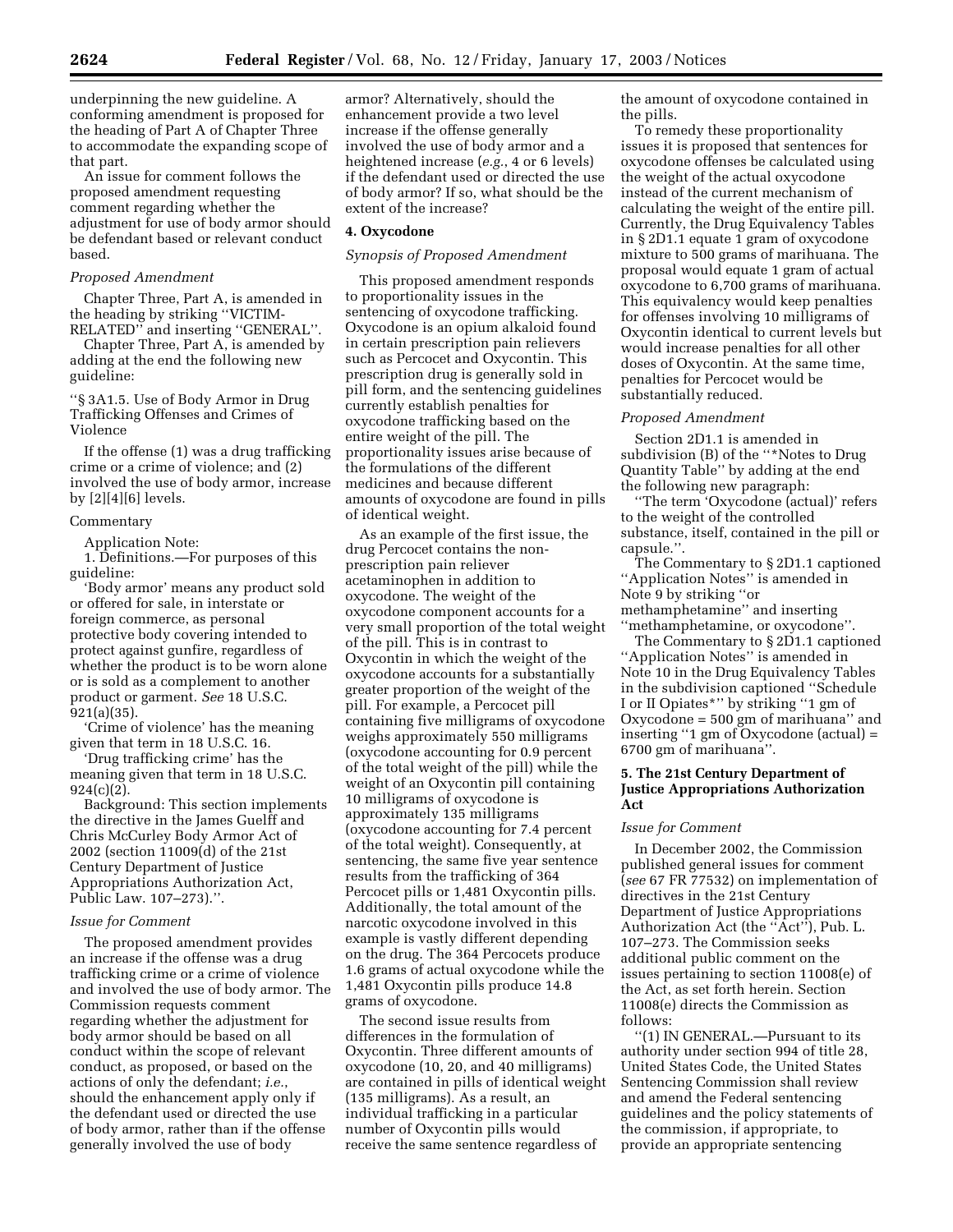enhancement for offenses involving influencing, assaulting, resisting, impeding, retaliating against, or threatening a Federal judge, magistrate judge, or any other official described in section 111 or 115 of title 18, United States Code.

(2) FACTORS FOR

CONSIDERATION.—In carrying out this section, the United States Sentencing Commission shall consider, with respect to each offense described in paragraph  $(1)$ 

(A) any expression of congressional intent regarding the appropriate penalties for the offense;

(B) the range of conduct covered by the offense;

(C) the existing sentences for the offense;

(D) the extent to which sentencing enhancements within the Federal guidelines and the authority of the court to impose a sentence in excess of the applicable guideline range are adequate to ensure punishment at or near the maximum penalty for the most egregious conduct covered by the offense;

(E) the extent to which the Federal sentencing guideline sentences for the offense have been constrained by statutory maximum penalties;

(F) the extent to which the Federal sentencing guidelines for the offense adequately achieve the purposes of sentencing as set forth in section 3553(a)(2) of title 18, United States Code;

(G) the relationship of the Federal sentencing guidelines for the offense to the Federal sentencing guidelines for other offenses of comparable seriousness;

(H) any other factors that the Commission considers to be appropriate.''.

Section 111 of title 18, United States Code, makes it unlawful to forcibly assault, resist, oppose, impede, intimidate, or interfere with (A) any person designated in section 1114 of title 18 (*i.e.*, any officer or employee of the United States, including any member of the uniformed services in the performance of that person's official duties, or any person assisting that person in the performance of those official duties); or (B) any person who formerly served as a person designated in section 1114 on account of that person's performance of official duties during the term of service.

The Act increased the statutory maximum term of imprisonment for offenses under 18 U.S.C. 111 from three years to eight years; and for the use of a dangerous weapon or inflicting bodily injury in the commission of an offense

under 18 U.S.C. 111, from ten to 20 years.

Section 115 of title 18, United States Code, makes it unlawful to (A) assault, kidnap, or murder, attempt or conspire to kidnap or murder, or threaten to assault, kidnap, or murder, a member of the immediate family of a United States official, a United States judge, a Federal law enforcement officer, or an official whose killing would be a crime under 18 U.S.C. 1114; or (B) threaten to assault, kidnap, or murder a United States official, a United States judge, a Federal law enforcement officer, or an official whose killing would be a crime under 18 U.S.C. 1114; in order to impede, intimidate, or interfere with the performance of the official's official duties.

Section 115 of title 18, United States Code, also makes it unlawful to assault, kidnap, or murder, attempt or conspire to kidnap or murder, or threaten to assault, kidnap, or murder, a former United States official, a United States judge, a Federal law enforcement officer, or an official whose killing would be a crime under 18 U.S.C. 1114, or a member of the former official's immediate family, in retaliation for the performance of the official's duties during the official's term of service.

The Act increased the maximum terms of imprisonment for threatened assaults under 18 U.S.C. 115 from three to six years, and for all other threats under 18 U.S.C. 115, from five to ten years.

In addition, the Act also increased the maximum term of imprisonment under 18 U.S.C. 876 from five years to 10 years for mailing a communication to a United States judge, a Federal law enforcement officer, or an official covered by 18 U.S.C. 1114 containing a threat to kidnap or injure any person (the penalty remained five years for mailing such a communication to any other person).

The Act also increased the maximum term of imprisonment under 18 U.S.C. 876 from two years to 10 years for mailing, with the intent to extort anything of value, a communication to a United States judge, a Federal law enforcement officer, or an official covered by 18 U.S.C. 1114 containing a threat to injury another's property or reputation or a threat to accuse another of a crime (the penalty remained two years for mailing such a communication to any other person). The other statutory maximum terms of imprisonment for offenses under 18 U.S.C. 876 were not changed by the Act. Mailing threatening communications containing a ransom demand for the release of a kidnapped person or containing a threat to kidnap

with the intent to extort something of value remain punishable by up to 20 years' imprisonment.

The Act contained a number of other miscellaneous provisions directly or indirectly affecting the guidelines, as described below.

The Commission requests comment on the following:

1. Should the Commission provide an enhancement in the assault guidelines for offenses involving influencing, assaulting, resisting, impeding, retaliating against, or threatening a Federal judge, magistrate judge, or any other official described in 18 U.S.C. 111 or 115? If so, what would be an appropriate increase for such enhancement? Are there additional, related enhancements that the Commission should provide in the assault guidelines, particularly given the directive to consider providing sentences at or near the statutory maximum for the most egregious cases? Would such an enhancement be appropriate for other Chapter Two guidelines that cover these offenses, such as the guidelines covering attempted murder (§ 2A2.1), kidnapping (§ 2A4.1), and threatening communications (§ 2A6.1)? Should the Commission increase the three level adjustment in § 3A1.2 (Official Victims), and if so, what should be the extent of the adjustment (*e.g.*, should the adjustment at § 3A1.2 be [4][5][6] levels)?

2. Do the current base offense levels in each of the assault and threatening communications guidelines provide adequate punishment for the covered conduct? If not, what would be appropriate base offense levels for §§ 2A2.2, 2A2.3, 2A2.4, and 2A6.1? For example, should the base offense level for offenses involving obstructing or impeding officers under § 2A2.4 be level 15, the same as for aggravated assault, and contain the same enhancements as the aggravated assault guideline, so that an assault of an official unaccompanied by serious bodily injury would nevertheless be severely punished?

3. Should the Commission consider more comprehensive amendments to the assault guidelines as part of, or in addition to, its response to the directives? For example, should the Commission consolidate §§ 2A2.3 and 2A2.4? Should the Commission amend § 2A2.3(b)(1) to provide a two level enhancement for bodily injury? Some commentators have argued that such an amendment would bring the minor and aggravated assault guidelines more in line with one another because there may be cases in which an assault that does not qualify as an aggravated assault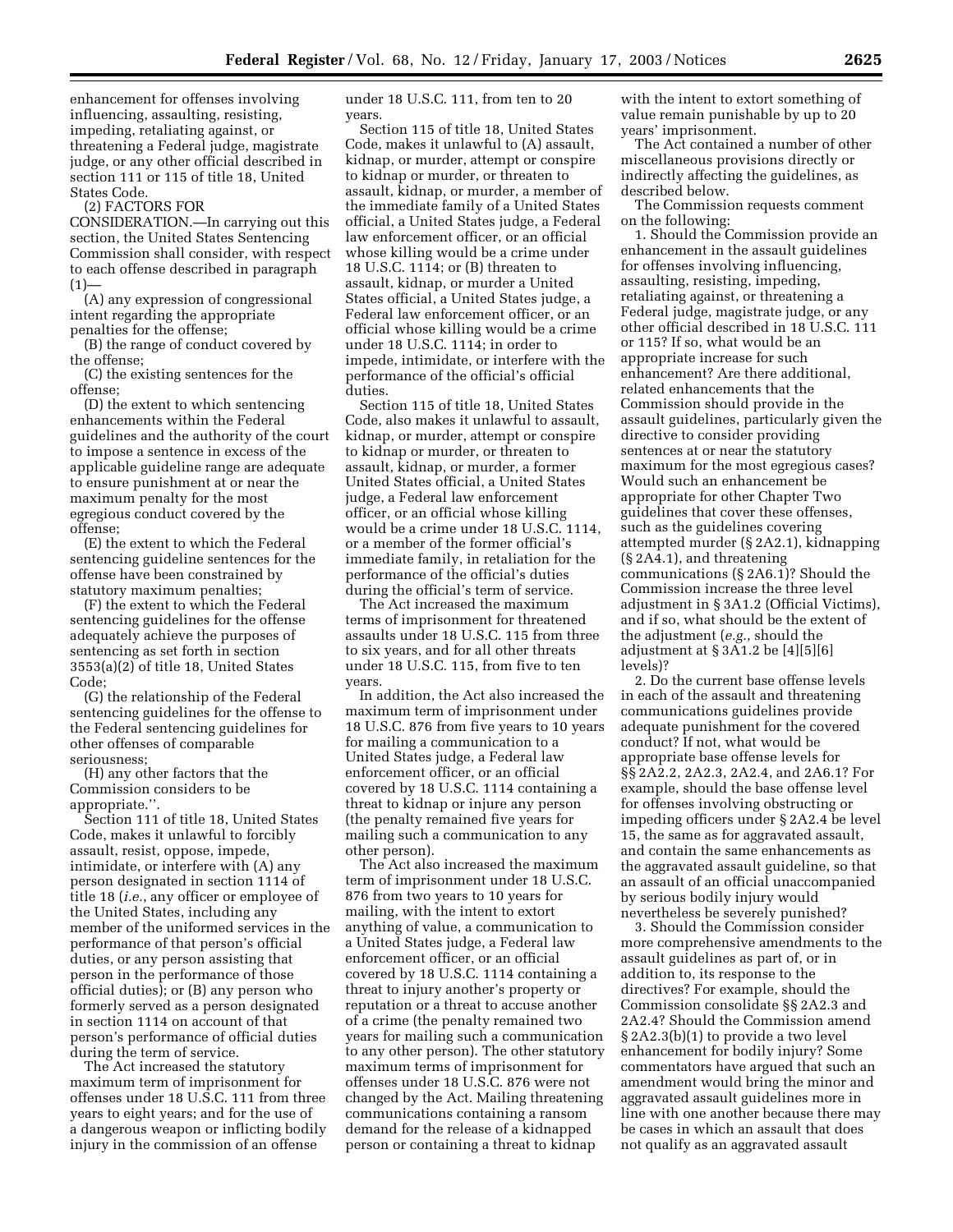under § 2A2.2 nevertheless involves bodily injury. Are there any other application issues pertaining to the assault guidelines that the Commission should address?

4. Section 3001 of the Act amends 18 U.S.C. 1512 (relating to tampering with a witness, victim, or an informant) in a number of ways. Section 3001 expands the scope of section 1512 to cover the use of physical force or threat of physical force with the intent to influence, delay, or prevent the testimony of any person in an official proceeding, or induce any person to withhold testimony or alter, destroy, mutilate, or conceal an object with the intent to impair the integrity or availability of the object for use in an official proceeding.

Section 3001 also increases the statutory maximum penalties for violations of section 1512 that involve the use or attempted use of physical force from 10 years' to 20 years' imprisonment (statutory maximum term of imprisonment under section 1512 is 20 years for attempted murder and 10 years for the threatened use of physical force). Additionally, conspiracy to commit an offense under section 1512 or under 18 U.S.C. 1513 (relating to retaliating against a witness, victim, or an informant) are now subject to the same penalties as those prescribed for the offense the commission of which was the object of the conspiracy.

The Commission, as part of the emergency amendment implementing the Sarbanes-Oxley Act, increased the base offense level in § 2J1.2 (Obstruction of Justice) from level 12 to level 14 (*see* Proposed Amendment 1, proposing to repromulgate the temporary, emergency amendment as a permanent amendment). The Commission requests comment regarding whether the offense levels in § 2J1.2 further should be increased in response to the maximum statutory penalties provided for these offenses, and if so, what should be the extent of the increase? For example, should the Commission increase further the base offense level in § 2J1.2 and, if so, to what offense level? Should the Commission increase the magnitude of the eight level enhancement at subsection (b)(1) for offenses that involve causing or threatening to cause physical injury to a person, or property damage, in order to obstruct the administration of justice? Alternatively, should the Commission increase the magnitude of the enhancement at subsection (b)(1) only for offenses which involve actual physical injury to a person? In addition, are higher offense levels needed specifically for cases under section 1513 involving

particularly severe retaliation against government witnesses, or is the availability of departures for such cases sufficient? *See, e.g., United States* v. *Levy,* 250 F.3d 1015 (6th Cir. 2001). Should an enhancement be added to § 3C1.1 (Obstructing or Impeding the Administration of Justice) for threatening, intimidating, tampering with, or retaliating against, a witness, and if so, what should be the extent of the enhancement?

5. The Act contains a number of miscellaneous provisions that may make amendments to the guidelines appropriate as follows:

(A) Section 14102 amends section 3 of the Sherman Act (15 U.S.C. 3) by providing a maximum fine of \$10,000,000 for any corporation, and a maximum fine of \$350,000 and three years' imprisonment for any person who monopolizes, or attempts to monopolize, or combines or conspires with any other person or persons, to monopolize any part of the trade or commerce in or between any of the States, the District of Columbia, the territories of the United States, and foreign states. Should the Commission provide a Statutory Index reference to § 2R1.1 (Bid-Rigging, Price-Fixing or Market Allocation Agreements Among Competitors) for this offense? In addition, an amendment to Application Note 5 of § 5E1.2 (Fines for Individual Defendants) may be appropriate to incorporate the special fine provision.

(B) Section 3005 of the Act amends 21 U.S.C. 841 (relating to drug penalties) and 960 (relating to drug import and export penalties) to clarify that supervised release requirements for violations of those sections apply notwithstanding 18 U.S.C. 3583. An amendment to § 5D1.2 (Term of Supervised Release) may be appropriate to incorporate this provision.

(C) Section 2103 of the Act amends 18 U.S.C. 3565(b) and 3583(g) to require mandatory revocation of probation and supervised release, respectively, for testing positive, as part of drug testing, of illegal controlled substances more than three times over the course of one year. Amendments to § 7B1.3 (Revocation of Probation or Supervised Release) may be appropriate to incorporate this provision. In addition, the Commission requests comment regarding whether § 7B1.3 should be amended to address more comprehensively other provisions requiring mandatory revocation of probation of supervised release for certain violations.

(D) Section 3007 of the Act made a technical amendment to 18 U.S.C. 3583(d) to clarify that restitution is an

appropriate condition of supervised release. An amendment to § 5D1.3 (Conditions of Supervised Release) may be appropriate to incorporate this provision.

### **6. Cybercrime**

### *Issue for Comment*

On December 18, 2002, the Commission published a general issue for comment regarding section 225 of the Homeland Security Act of 2002 (the Cyber Security Enhancement Act of 2002), Public Law 107–296. *See* 67 FR 77532. The Commission seeks additional public comment on more detailed questions pertaining to section 225 as set forth herein.

Section 225 directs the Commission to review and amend, if appropriate, the sentencing guidelines and policy statements applicable to persons convicted of an offense under section 1030 of title 18, United States Code, to ensure that the sentencing guidelines and policy statements reflect the serious nature of such offenses, the growing incidence of such offenses, and the need for an effective deterrent and appropriate punishment to prevent such offenses.

The directive also includes a number of factors for the Commission to consider, including the potential and actual loss resulting from the offense, the level of sophistication and planning involved in the offense, whether the offense was committed for purposes of commercial advantage or private financial benefit, whether the defendant acted with malicious intent to cause harm in committing the offense, the extent to which the offense violated the privacy rights of individuals harmed, whether the offense involved a computer used by the government in furtherance of national defense, national security, or the administration of justice, whether the violation was intended to, or had the effect of, significantly interfering with or disrupting a critical infrastructure, and whether the violation was intended to, or had the effect of, creating a threat to public health or safety, or injury to any person.

Section 1030 of title 18, United States Code, proscribes a variety of conduct relating to the misuse of computers, including conduct relating to the obtaining and communicating of restricted information (*see* 18 U.S.C. 1030(a)(1)), the unauthorized accessing of information from financial institutions, the United States government and ''protected computers'' (*see* 18 U.S.C. 1030(a)(2)), the unauthorized accessing of a government computer (*see* 18 U.S.C. 1030(a)(3)),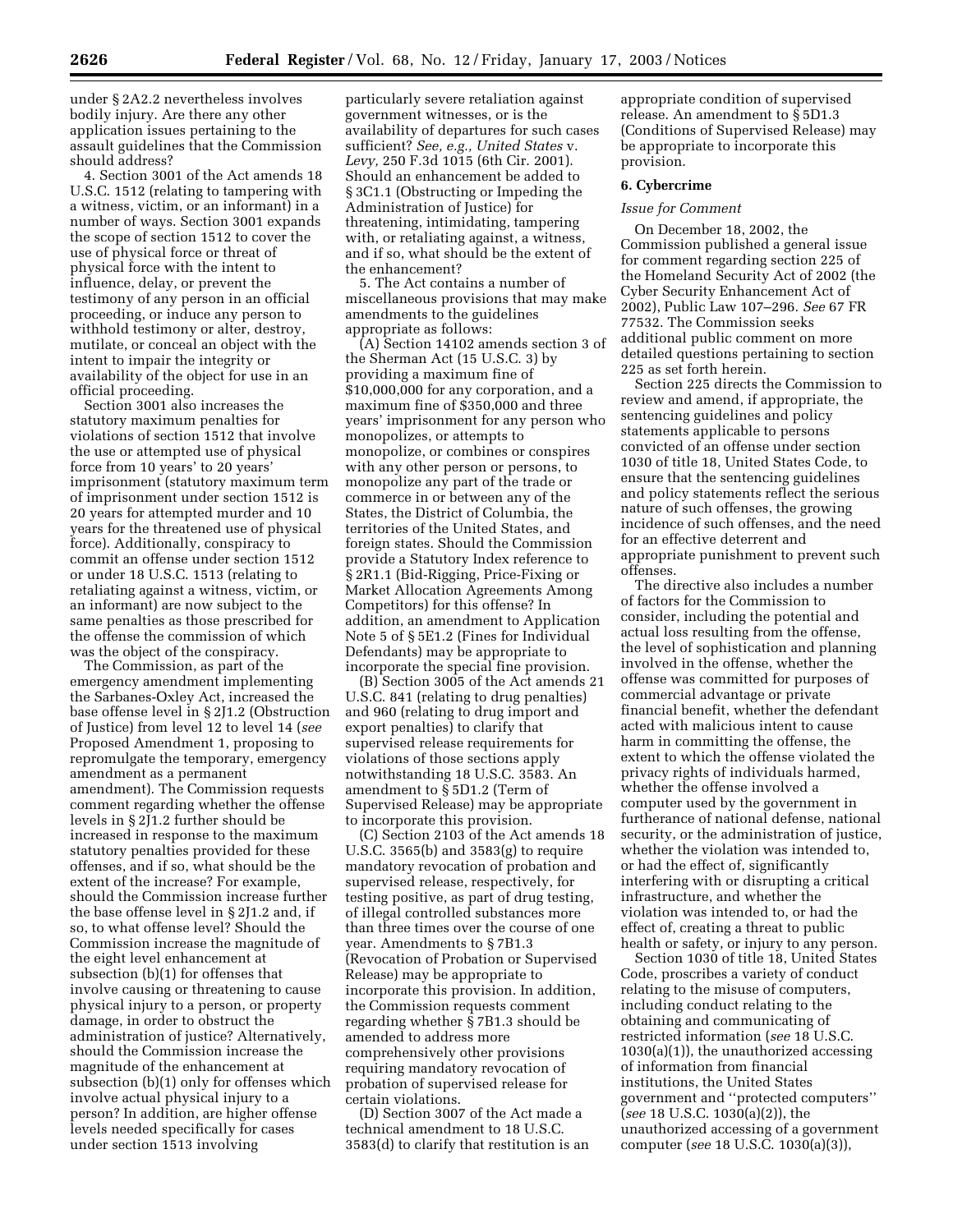fraud (*see* 18 U.S.C. 1030(a)(4)), the damaging of a protected computer resulting in certain types of specified harms (*see* 18 U.S.C. 1030(a)(5)), trafficking in passwords (*see* 18 U.S.C. 1030(a)(6)), and extortionate threats to cause damage to a ''protected computer'' (*see* 18 U.S.C. 1030(a)(7)). The statutory maximums for violations of section 1030 range from one year to life, depending upon the subsection violated and, in certain cases, whether certain aggravating factors are present. For example, although a violation of subsection (a)(2) generally carries a statutory maximum term of imprisonment of one year, if the offense was committed for purposes of commercial advantage or private financial gain (or one of the other aggravating conditions is met) the statutory maximum term of imprisonment is five years (*see* 18 U.S.C. 1030(c)(2)(B)). Section 1030 also provides heightened penalties for subsequent offenses. Currently Appendix A (Statutory Index) references convictions of section 1030 to §§ 2B1.1 (Theft, Fraud, and Property Destruction), 2B2.3 (Trespass), 2B3.2 (Extortion by Force or Threat of Injury or Serious Damage), and 2M3.2 (Gathering National Defense Information) depending on the conduct involved in the offense.

In response to the directive, the Commission is required to consider the eight identified factors and ''the extent to which the guidelines may or may not account for them.'' Certain factors that the Commission must consider relate to, and in some instances mirror, either aggravating factors that result in higher statutory penalties under 18 U.S.C. 1030, or elements of certain offenses under 18 U.S.C. 1030. For example, the Commission has been directed to consider ''whether the offense was committed for purposes of commercial advantage or private financial benefit.'' As noted above, this factor is specifically referenced in the statute as an aggravating factor with respect to violations of section 1030(a)(2). The current guidelines, however, do not provide for enhanced punishment for violations of section 1030(a)(2) that involve this aggravated purpose. Similarly, the Commission has been directed to consider ''whether the offense involved a computer used by the government in furtherance of national defense, national security, or the administration of justice.'' Violations of section 1030(a)(5) require proof of one of five specified harms, one of which is ''damage affecting a computer system used by or for a government entity in

furtherance of the administration of justice, national defense, or national security.'' (*see* 18 U.S.C. 1030(a)(5)(A) and (B)). The guidelines currently do not provide for an enhanced punishment when this type of harm results from a violation of section 1030(a)(5). Certain other factors that the Commission must consider already may be taken into account, in part or in whole, by the existing guidelines. For example, one factor that the Commission must consider is ''the level of sophistication and planning involved in the offense.'' Currently, § 2B1.1(b)(8)(C) provides a two level increase and a minimum offense level of 12 for offenses that involve sophisticated means. This factor, therefore, may be at least partially accounted for by the existing guidelines.

The Commission requests comment regarding how it should address the directive and the extent to which the eight factors have or have not been accounted for by the guidelines. In addition, the Commission requests comment regarding whether it should provide enhancements in any of the guidelines that pertain to violations of 18 U.S.C. 1030 (*e.g.*, §§ 2B1.1, 2B2.3, 2B3.2, and 2M3.2) based on any of the factors listed in the directive? If so, which factors should be the bases for enhancements? What level enhancements (*e.g.*, [2] or [4] levels) would be appropriate and should the Commission provide a minimum offense level for any enhancement? Should any of the factors listed in the directive be identified in the guidelines as encouraged bases for upward departure? If so, for which violations of section 1030 and under which guidelines? Should any such enhancements or departure provisions be limited so as to apply only to specific violations of 18 U.S.C. 1030, and if so, which ones?

Alternatively, should the Commission structure an enhancement in any of the relevant guidelines to apply to convictions under 18 U.S.C. 1030, in general, or under certain subsections of section 1030 that the Commission may identify as warranting increased punishment? If any such enhancement is limited to certain subsections, what subsections should trigger that enhancement? Should the Commission provide an enhancement in the relevant guidelines that applies based on a combination of a conviction under section 1030 and certain serious conduct (*e.g.*, conduct relating to one of the eight factors contained in the directive, an aggravating factor resulting in an increased statutory maximum under the statute, or a particular

element of an offense under section 1030) that may be pertinent to the particular guideline under which the defendant is being sentenced? For any enhancement that the Commission may promulgate in response to this directive, what level enhancement would be appropriate (*e.g.*, [2] [4] levels)?

The Cyber Security Enhancement Act of 2002 also increased the statutory maximum term of imprisonment for convictions under 18 U.S.C.  $1030(a)(5)(A)(i)$  (intentional damage to a protected computer) when certain aggravating conduct is present. The statute now provides a maximum term of imprisonment of twenty years' imprisonment if the offender knowingly or recklessly caused or attempted to cause serious bodily injury and provides a statutory maximum of life imprisonment if the offender knowingly or recklessly caused or attempted to cause death. The Commission requests comment regarding whether the current enhancement for an offense involving a conscious or reckless risk of death or serious bodily injury in § 2B1.1(b)(11), which provides a two level enhancement and a minimum offense level of 14, is sufficient in light of the increased statutory maximum terms of imprisonment for convictions with aggravating conduct under 18 U.S.C. 1030(a)(5)(A)(i). Alternatively, should the Commission provide an upward departure for such convictions? Should the Commission provide a cross reference in § 2B1.1 to the appropriate Chapter Two, Part A, Subpart 1 (Homicide) guideline in order to account for 18 U.S.C.  $1030(a)(5)(A)(i)$ offenses that result in death?

Application Note  $2(A)(v)(III)$  of § 2B1.1 provides a special rule of construction regarding offenses involving unlawful access to a protected computer. That rule states that for such offenses, actual loss includes the pecuniary harm of reasonable costs to the victim of conducting a damage assessment and restoring the system and data to their condition prior to the offense, and any lost revenue due to interruption of service. This rule differs slightly from the statutory definition of loss provided in 18 U.S.C. 1030(e)(11), which was amended by the USA PATRIOT Act, Public Law 107–56, to include, in addition to the factors already included in the guidelines, the cost of responding to an offense, the cost of restoring the program or information to its condition prior to the offense, and any cost incurred or other consequential damages incurred because of interruption of service. Should the Commission modify the guidelines' rule to mirror the statutory definition of loss?